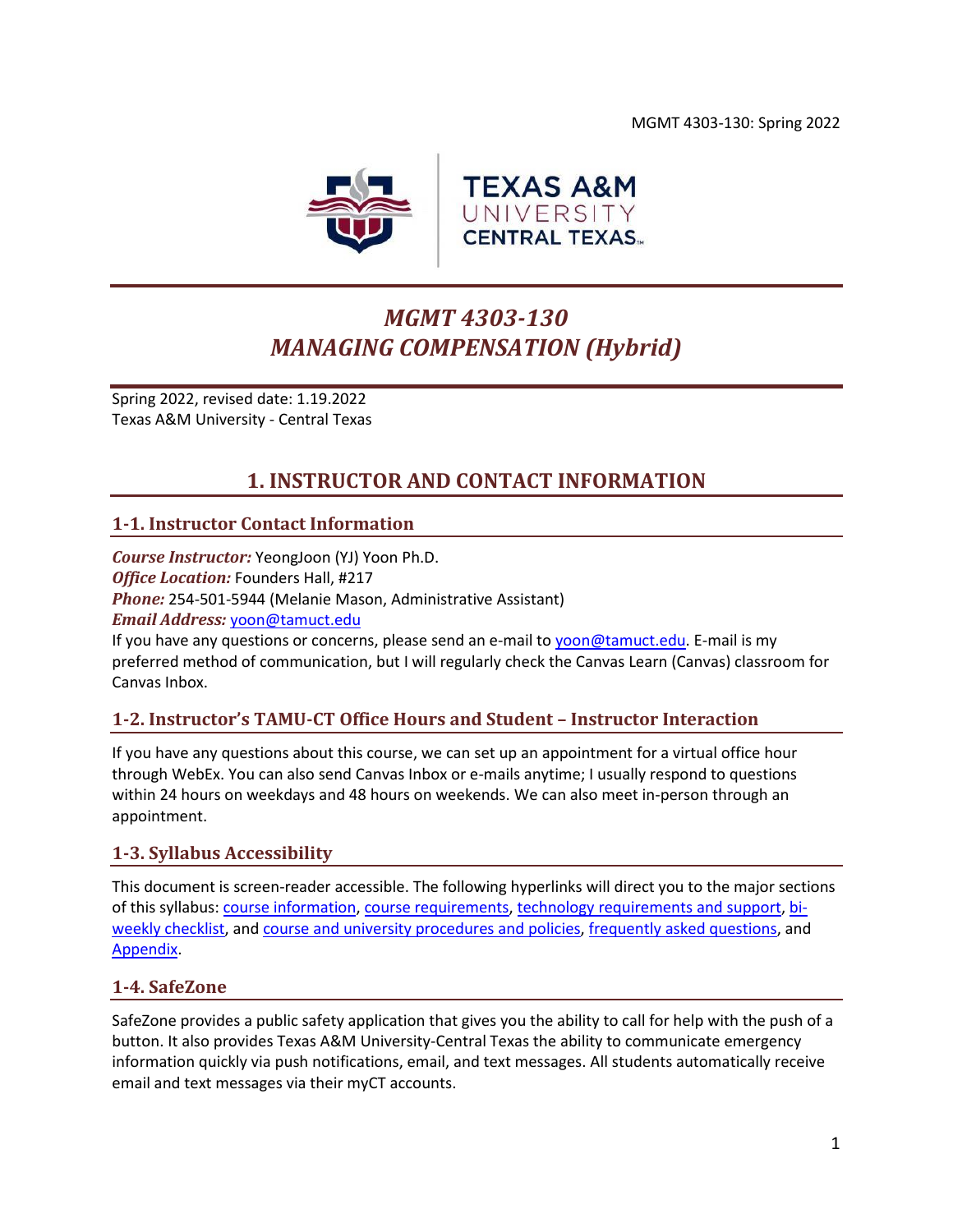Downloading SafeZone allows access to push notifications and enables you to connect directly for help through the app. You can download SafeZone from the app store and use your myCT credentials to log in. If you would like more information, you can visit the [SafeZone](http://www.safezoneapp.com/) website.

To register SafeZone on your phone, please follow these three easy steps:

- 1. Download the SafeZone App from your phone store using the link below:
	- o [iPhone/iPad](https://apps.apple.com/app/safezone/id533054756) o [Android Phone/Tablet](https://play.google.com/store/apps/details?id=com.criticalarc.safezoneapp)
- 2. Launch the app and enter your myCT email address (e.g., {name}@tamuct.edu)
- <span id="page-1-0"></span>3. Complete your profile and accept the terms of service

## **2. COURSE INFORMATION**

## **2-1. Mode of Instruction and Course Access**

All the course contents will be delivered in an online asynchronous manner through the use of TAMUCT Canvas Learning Management System (https://tamuct.instructure.com). You will use the Canvas username and password communicated to you separately to login to this system. Additional information is located under [Technology Requirements.](#page-6-1)

**In addition to the online instruction, this course will meet face-to-face on selected days**. **See** [Section 5. BI-WEEKLY CHECKLIST](#page-7-0) **for the time, dates, and places that we meet face-to-face**. However, these face-to-face meetings will be utilized to supplement online instruction. Students can come to these meetings for a better understanding of the online content. Attendance to these face-to-face meetings is not mandatory. **However, attending our first face-to-face meeting (on Wednesday, January 19th, 2:00 PM – 3:15 PM at Founders Hall 210) is highly encouraged.**

## **2-2. Course Overview and Description**

The main purpose of this course is to help students understand the various factors that affect the two crucial pay decisions that organizations need to make: *How* (pay method) and *how much* (pay level) an organization should pay its employees. Integrating various perspectives from management and economics, this course explores how a variety of factors such as labor market, organization, and job characteristics affect (or are correlated with) the levels and methods of pay. The course also examines other pay-related issues in the news, such as pay inequality and the gender pay gap. **Compared to the graduate-level compensation course that TAMUCT offers (i.e., HRM 5316: Compensation Management), the emphasis is placed on the understanding of basic concepts, theories, current trends, and legal and social requirements related to the issue of compensation**. A basic level of human resource management knowledge and quantitative applications skill is recommended to take this course.

## **2-3. Course Objectives**

Upon successful completion of *MGMT4303 Managing Compensation*, students will be able to do the following:

1. *How much to pay employees (related to the issue of pay level)* Demonstrate an understanding of the factors that need to be considered in making pay level decisions as an organization and their consequences.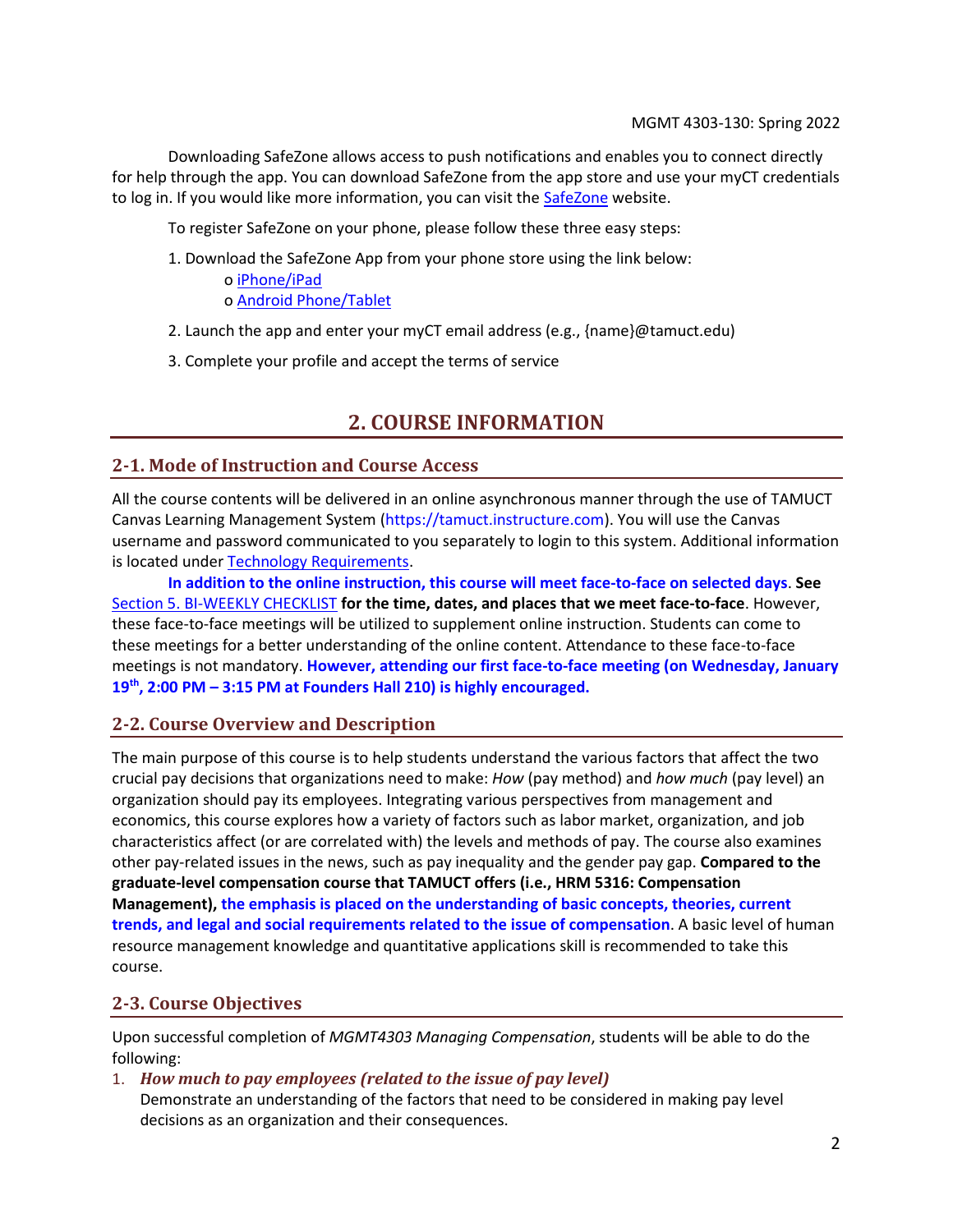- 2. *How to pay employees (related to the issue of pay method)* Demonstrate an understanding of the factors that need to be considered in making pay method decisions as an organization and their consequences.
- 3. *Factors to consider as a job-seeker to earn more* Identify factors that can affect pay levels and consider these factors in looking for a job as a jobseeker.
- 4. *Professional Etiquette* Understand, apply, and demonstrate professionalism as described under professional etiquette [\(Course Requirement 7: Section 3-7\)](#page-4-0).

## **2-4. Module Learning Outcomes**

Module-level student outcomes can be viewed in the Canvas classroom at the beginning of each module.

## **2-5. Required Readings and Videos**

The textbook is *Pay: Why people earn what they earn and what you can do now to make more* by Kevin Hallock. The book is available online through the TAMUCT Library website (http://tamuct.libguides.com/index). But you may want to purchase the book since the number of readers that can access the online version on the TAMUCT Library website at the same time is limited. The detail of our main textbook is as follows.

- Title: Pay: Why people earn what they earn and what you can do now to make more
- Author: Kevin Hallock
- ISBN: 978-1-107-01498-5
- Publisher: Cambridge University Press
- Publication Year: 2012

We will also read some more recent articles fro[m WorldatWork](https://worldatwork.org/) throughout the course. To do the assignment on Pay/Income Inequality, you will be required to watch the movie *Inequality for All*. TAMUCT library has the online version of this movie. The link to the movie will be provided through our Canvas website.

## **3. COURSE REQUIREMENTS**

<span id="page-2-0"></span>A syllabus serves as an instructional and study planning document for both faculty and students. Although every effort will be taken to complete the semester according to the syllabus, it may become necessary to make certain changes to better facilitate the academic environment. In such an event, changes will be announced in the virtual classroom and emailed to students within one week of the change decision. Following is a description of the major course assignments as well as other components that make up the total grade for this course.

#### **\* IMPORTANT NOTICE**

**All the required works in this course represent the independent work of students; teamwork will not be permitted. A student who turned in a course requirement that is a result of teamwork will receive a failing grade "F" and a referral to Student Affairs**.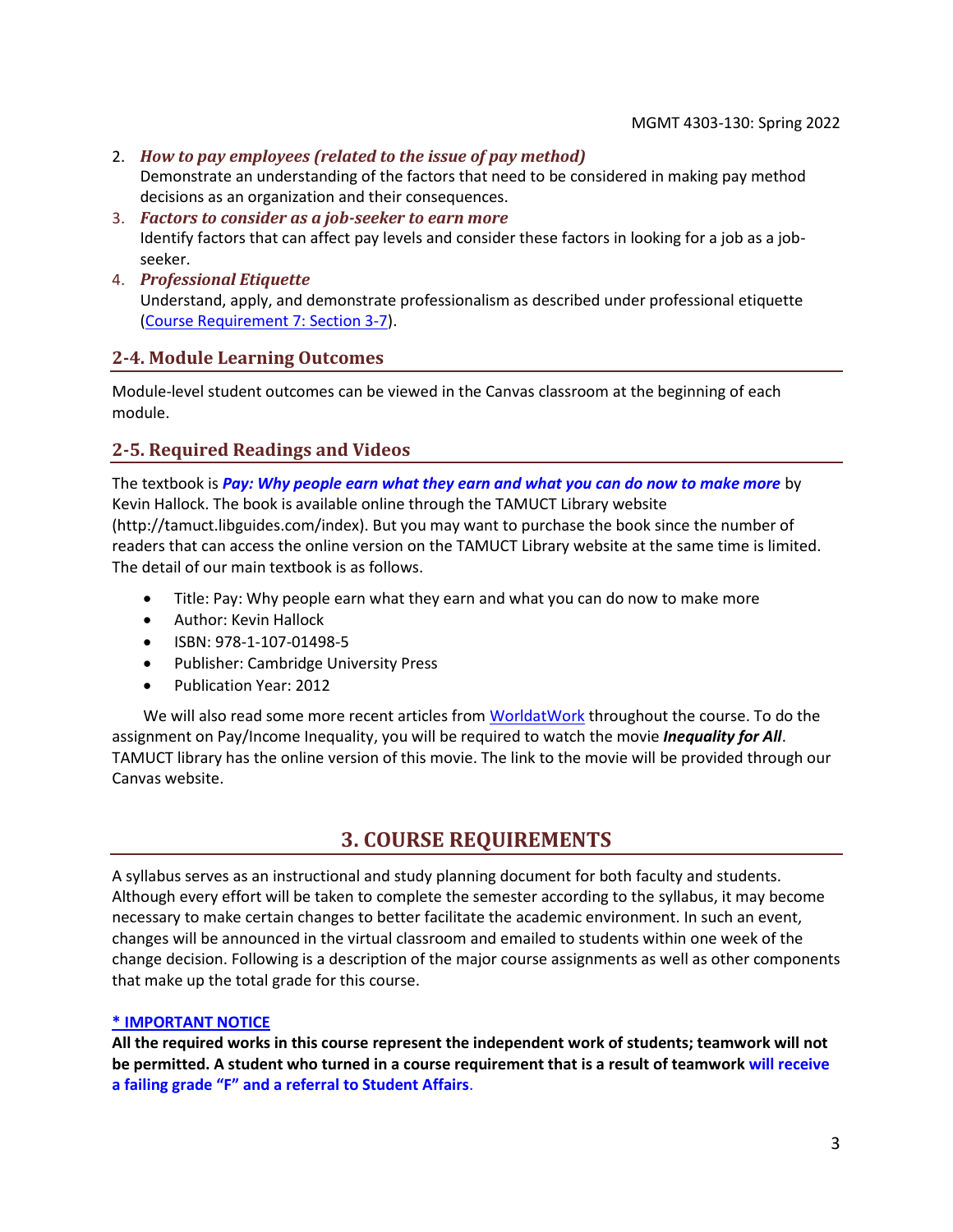### **3-1. Requirement 1: Discussions (7 discussions, points per discussion range from 30 to 40, a total of 260 points)**

Discussions are intended to create student-to-student interaction in the course as well as teach and reinforce module concepts. Some discussions are intended to make students think about issues that will be taught in the following week's module. *A rubric with the grading criteria will be provided with the discussion instruction.* Discussions are interactive and time-sensitive; therefore, contributions to **discussions will not be accepted late without written documentation of an unavoidable or unforeseeable event.**

**Professional Conduct Expectations:** Online netiquette and in-person professional conduct are required at all times. I reserve the right to delete student posts that violate netiquette expectations, including those posts that lack kindness, respect, and inclusive language towards students or the instructor. A student whose post lacks netiquette will be deleted and receive a 0 for that discussion. A student's behavior that is unprofessional and or violates netiquette expectations will be viewed as a violation of professional etiquette [\(Course Requirement 7: Section 3-7\)](#page-4-0). **A reduction in one final grade level (e.g., from A grade to B grade) will occur per case of behavior that is unprofessional and/or violates netiquette expectations.** However, I reserve the right to reduce the penalty if I believe the behavior was unintentional or very minor in impact.

### **3-2. Requirement 2: Individual Assignments (8 assignments, 60 points per assignment, a total of 480 points)**

Assignments in this course are assessments of module-level learning objectives, which are designed to help you practice applying course concepts to solve compensation problems. *A rubric entailing the grading criteria is provided with instruction for the assignment.* An example of an individual assignment can be found in the [Appendix.](#page-21-0)

If citations and references are needed in writing your answers, you are required to use the **American Psychological Association** (APA) formatting. **Students whose assignment includes plagiarism will receive a failing grade "F" on this course and be referred to Student Affairs.** However, I reserve the right to reduce the penalty if I believe plagiarism was unintentional or very minor in impact. Please review my policy regarding Plagiarism under **Instructor's Policies [\(Section 3-10\)](#page-5-0)**. If you are unfamiliar with APA, I encourage you to investigate the links provided in the Orientation module.

**Assignments are not accepted late without written documentation of an unavoidable or unforeseeable event preventing you from completing and turning in the assignment during the twoweek period it was available for submission.**

## **3-3. Requirement 3: Review Quizzes (for Modules 2 to 15: 14 review quizzes, 10 points each, a total of 140 points)**

Review quizzes are provided to ensure students are understanding concepts presented in the required readings and videos (or lectures), as well as to help prepare you for the final exam. Quizzes reinforce key concepts from the required readings and videos (or lectures) related to module-level objectives. Quizzes will be completed and submitted to Canvas, then scored automatically through TAMUCT's Websupported Canvas application.

**Students can take each quiz twice. The higher score of the two attempts will be recorded.** Quizzes include 3 to 10 questions each and are anticipated to take approximately 15 minutes to complete. However, you may take up to 30 minutes to complete the quiz. Keep in mind that quizzes must be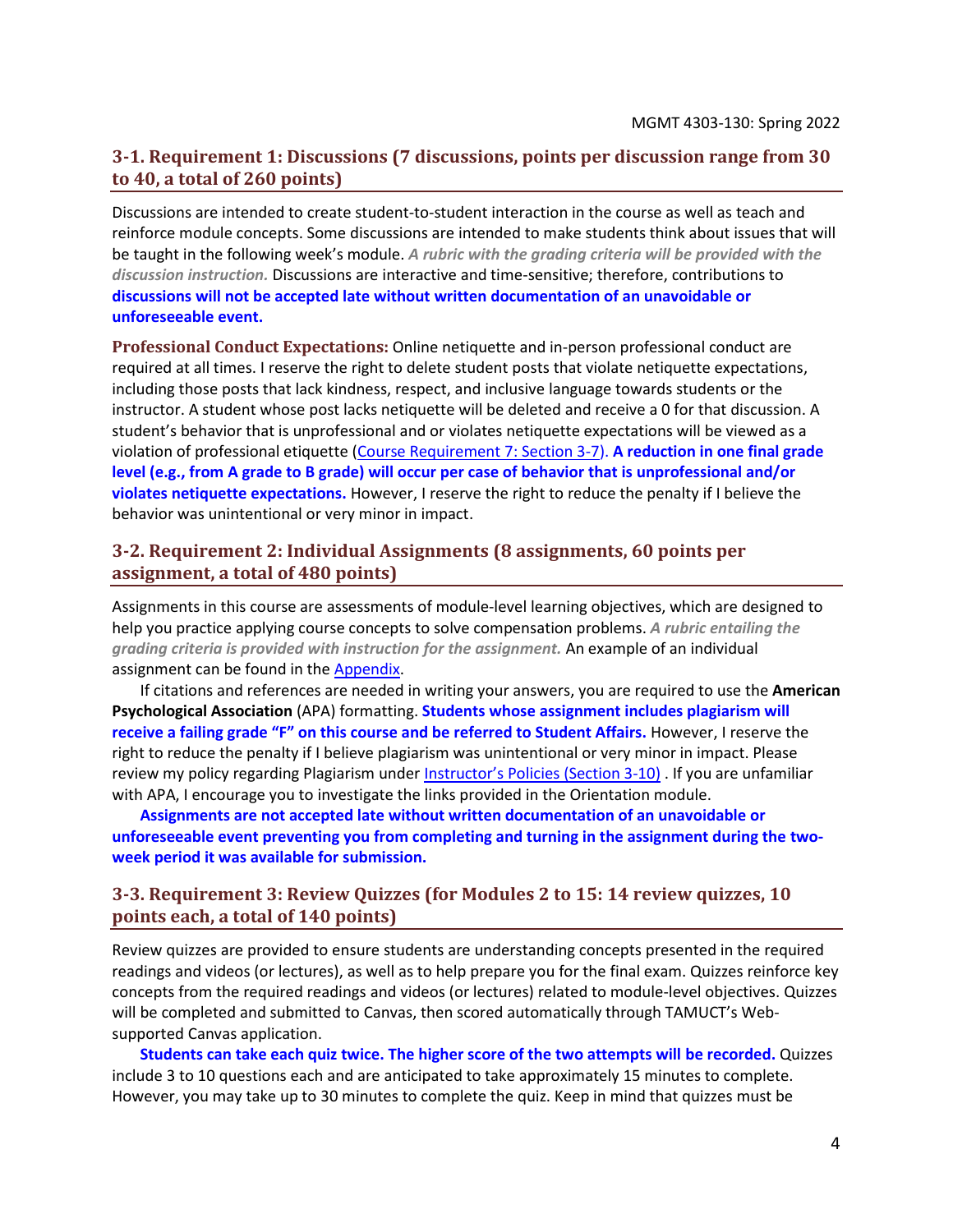completed by the due date posted on the [bi-weekly checklist.](#page-7-0) **Opportunities to complete quizzes late will only be provided with written documentation of an unavoidable or unforeseeable event.**

## **3-4. Requirement 4: Final Exam (100 points)**

There will be a final exam at the end of the semester. The exam includes 50 multiple choice and true/false questions, which assess content from the required readings and videos (or lectures). 50 multiple choice and true/false questions will be scored automatically through TAMUCT's Web-supported Canvas application. To complete the 50 multiple choice and true/false questions, 150 minutes will be given and **must be completed in one sitting (multiple attempts are NOT allowed for this exam)**.

## **3-5. Requirement 5: Introduction (10 points)**

You need to post your introduction at the beginning of the course (10 points).

## **3-6. Requirement 6: Syllabus/Plagiarism Review Quiz (10 points)**

This quiz is provided to ensure students are understanding the course requirements as well as the writing requirements to successfully pass this course.

**Students can take this quiz twice. The higher score of the two attempts will be recorded.** This quiz includes 10 questions and is anticipated to take approximately 15 minutes to complete. However, you may take up to 30 minutes to complete the quiz. Keep in mind that this quiz must be completed by the due date posted on the [bi-weekly checklist.](#page-7-0) **Opportunities to complete the quiz late will only be provided with written documentation of an unavoidable or unforeseeable event.**

## <span id="page-4-0"></span>**3-7. Requirement 7: Professional Etiquette**

Students are expected to embody professionalism to include the following:

- *1. Demeanor* Being polite, well-spoken, inclusive, and mature, and demonstrating tact, respect, compassion, and appreciation - not being rude, belligerent, arrogant, or aggressive.
- *2. Reliability* Following through on tasks in a timely manner and communicating unanticipated events.
- *3. Competency* Committing to learning and applying content from the course, acting in a responsible manner, and practicing sound judgment, seeking assistance when appropriate.
- *4. Ethics* Being honest and trustworthy.
- *5. Equality* Refraining from giving or seeking preferential treatment unless supported by the Office of Student Success, adhering to published policies of the university, seeking assistance or clarification when appropriate.

**A student who violates professional etiquette in a manner that is egregious (as determined by the instructor) may result in a failing grade for the course**. A less severe penalty may be assigned by the instructor, depending on the circumstances of the situation.

#### **3-8. Bonus Assignments**

<span id="page-4-1"></span>The instructor may provide students with bonus assignments throughout the semester.

## **3-9. Grading Criteria**

Graded requirements support course objectives and include a combination of discussions, assignments, quizzes, and final exam.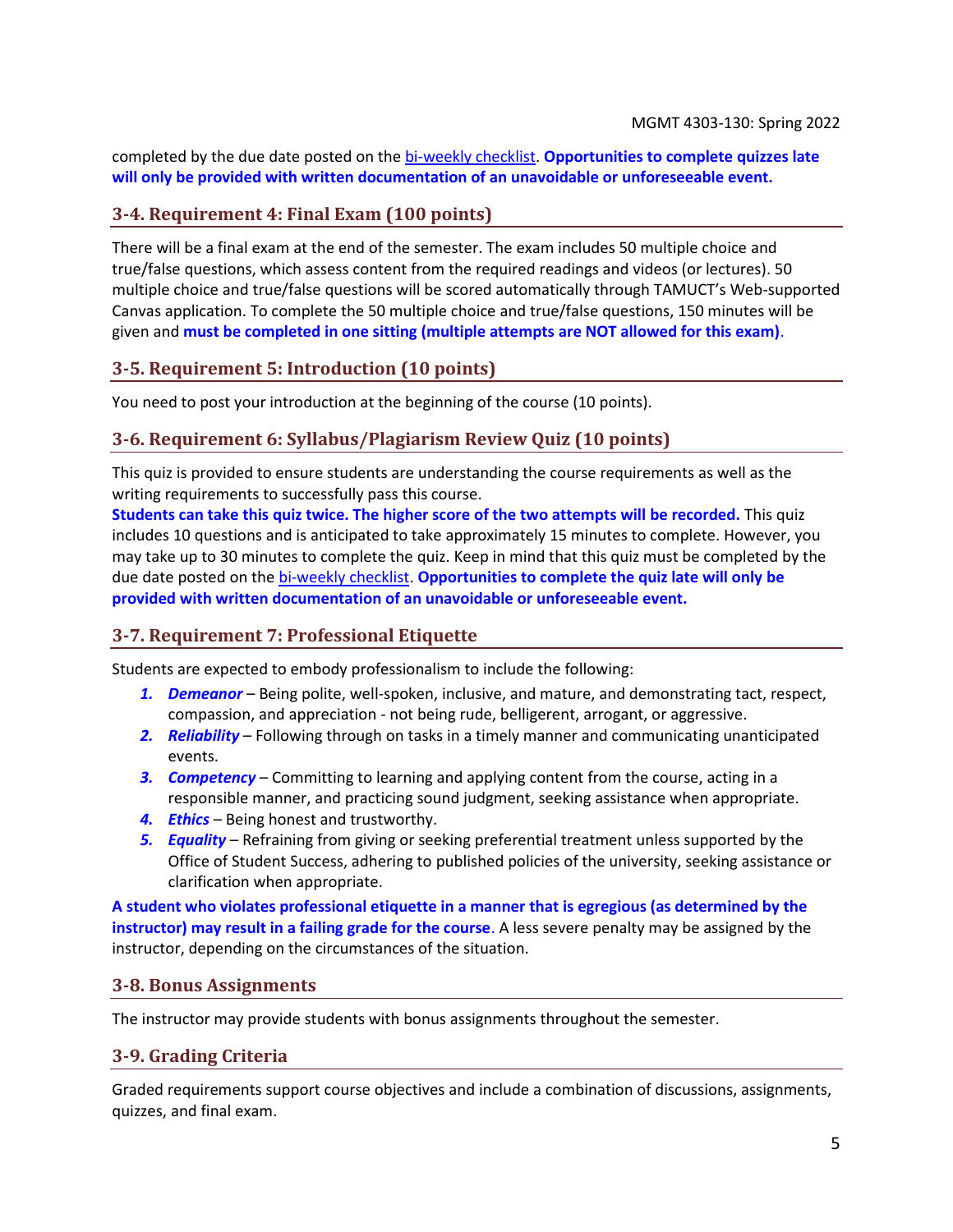| Requirement                     | Percentage | <b>Detail</b>                                          |
|---------------------------------|------------|--------------------------------------------------------|
| <b>Discussion</b>               | 26%        | 7 discussions - 30 to 40 points each: 260 points total |
| <b>Assignments</b>              | 48%        | 8 assignments - 60 points each: 480 points total       |
| <b>Review Quizzes</b>           | 14%        | 14 quizzes - 10 points each: 140 points total          |
| <b>Introduction</b>             | 1%         | 10 points total                                        |
| <b>Syllabus/Plagiarism Quiz</b> | 1%         | 10 points total                                        |
| <b>Final Exam</b>               | 10%        | 100 points total                                       |
| <b>Professional Etiquette</b>   |            | Can be a deduction factor                              |
| <b>Total</b>                    | 100%       | 1,000 points total                                     |

*Grade Composition:*

**Grades will be determined by the total points that you receive in this course: A= 900 or more, B= 899- 800, C= 799-700, D= 699-600, and F= 599 or less. Grades will NOT be determined by the percentage that you may view on our Canvas website.**

*Posting of Grades:* All student grades are anticipated to be posted in the Canvas Grade book within seven days of the submission deadline. If I am unable to return grades within this timeline, I will post an announcement in the Canvas classroom with the anticipated posting date for grades. Students should monitor their grades through this tool and report any issues or concerns immediately.

*Submitting Course Requirements:* Please submit all course requirements (discussions, assignments, quizzes, and exams) through our Canvas classroom.

#### <span id="page-5-0"></span>**3-10. Instructor Policies**

Late works: All works are due on the date designated on the [bi-weekly checklist](#page-7-0) unless otherwise posted in the classroom announcements. **No late works will be accepted without written documentation of an unavoidable or unforeseeable event.** It is your responsibility to contact me and request a deadline extension or an alternate assignment, if needed.

*Plagiarism:* **A student who turned in a plagiarized assignment**, *i.e., failing to cite and reference the information source properly*, **will receive a failing grade "F" and a referral to Student Affairs**. However, I reserve the right to reduce the penalty if I believe plagiarism was unintentional or very minor in impact.

When you are using an idea from another source (including your past assignments from this as well as other courses) in your writing, you need to do the following two things.

**1) Cite and reference the source properly (using the APA format).**

**2) Paraphrase the original writing, so no more than seven consecutive words are identical.**

**\* Here, a 'source' also includes your past assignments from this as well as other courses.**

**Any writing (that uses an idea from another source) that does not meet BOTH of the above two criteria will be considered as plagiarism.**

**How to properly cite, reference, and paraphrase are outlined in the** *Citations and References* **video in the Orientation Module. Please watch this video and cite, reference, and paraphrase accordingly.** 

*Paraphrasing others' works:* A large portion of a student's work done by paraphrasing (and thus citing and referencing) someone else's work will not be viewed as a result of independent work. A student can paraphrase, cite, and reference someone else's work to make certain points within the student's writing. However, if a too large portion of the student's submission is just a paraphrasing (and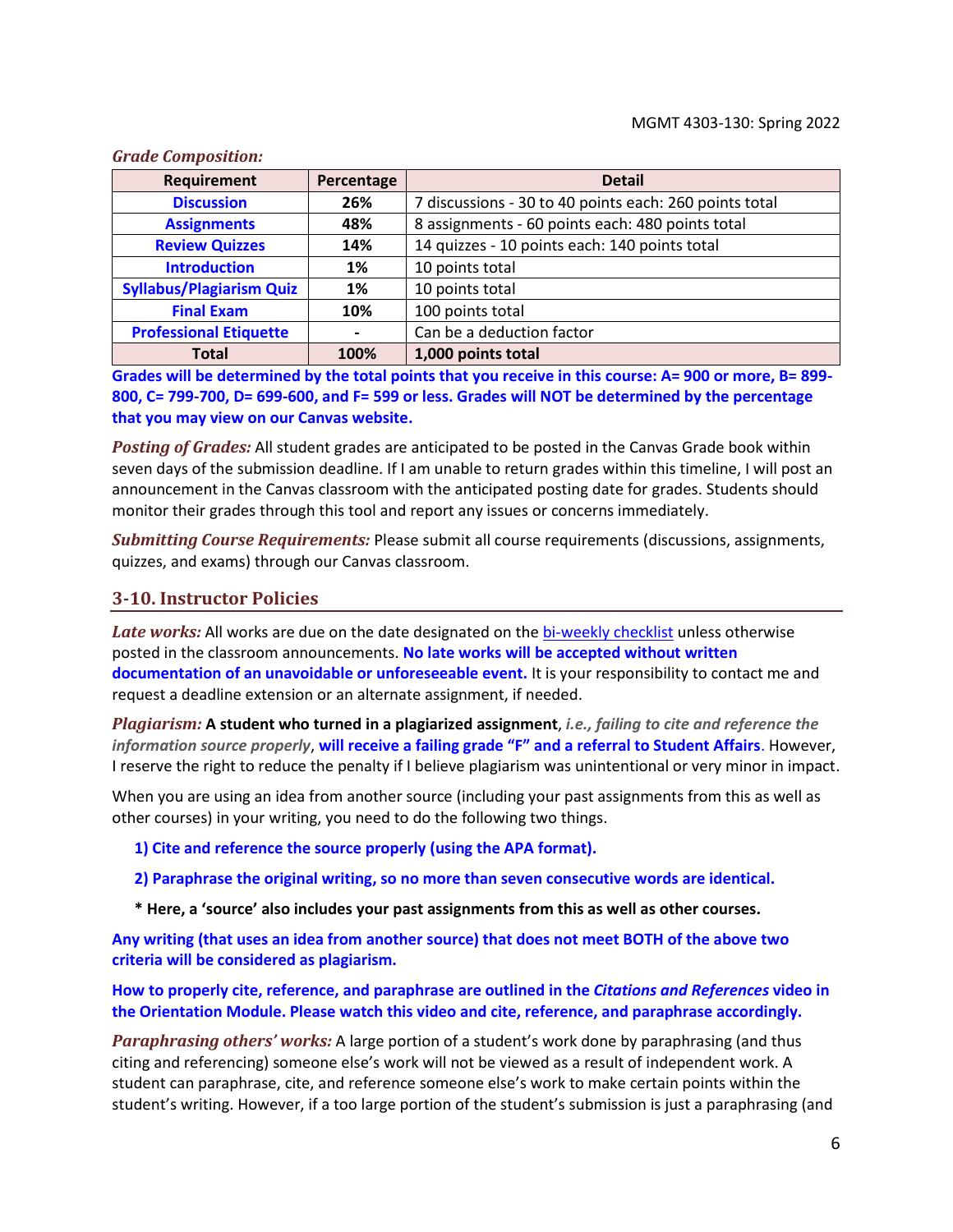thus citing and referencing) of someone else's work, it will be viewed as "teamwork" outlined in [Section](#page-2-0)  [3. COURSE REQUIREMENTS](#page-2-0) of this syllabus. **A student who turned in a course requirement that is a result of teamwork will receive a failing grade "F" and a referral to Student Affairs**.

*Copyright of course materials:* Students should assume that all course materials are copyrighted by the respective author(s). Reproduction of course material or sharing it with others through any means (e.g., directly or indirectly through various websites like Course Hero) is prohibited without consent by the author and/or course instructor. **A student whose course material(s) has been shared through any means will be viewed as violating this copyright policy. Violation of copyright is against the law and Texas A&M University-Central Texas Code of Academic Honesty. Any alleged violations will result in a failing grade "F" and a referral to Student Affairs.**

<span id="page-6-0"></span>*The operation of the online course and being an online student:* Students' learning experiences will be largely impacted by interaction with the instructor and other students as part of a learning community. Therefore, by registering for a web-based course, you have committed to participate in the online course activities. Plan to participate regularly.

## **4. TECHNOLOGY REQUIREMENTS AND SUPPORT**

## <span id="page-6-1"></span>**4-1. Technology Requirements**

*This course will use the TAMUCT Canvas Learn learning management system.*

- Login to [https://tamuct.instructure.com](https://tamuct.instructure.com/) to access the course.
- Username: Your MyCT username
- Initial password: Your MyCT password

## **We strongly recommend the latest versions of Chrome or Firefox browsers. Canvas no longer supports any version of Internet Explorer.**

*Technology issues are not an excuse for missing a course requirement.* Make sure your computer is configured correctly and address issues well in advance of deadlines. Be sure to identify a backup plan in the event of technology issues, such as using the TAMUCT computer lab, a local library computer where available, a backup laptop of your own, or access to a friend, neighbor, or family member's computer. If you do encounter technical difficulties, please send me an email.

## **4-2. Technology Support**

*For Canvas issues* Use the Canvas Help link, located at the bottom of the left-hand menu, for issues with Canvas. You can select "Chat with Canvas Support," submit a support request through "Report a Problem," or call the Canvas support line: 1-844-757-0953.

*For log-in issues* For log-in problems, students should contact Help Desk Central. They are open 24 hours a day, 7 days a week:

- Email: [helpdesk@tamu.edu](mailto:helpdesk@tamu.edu)
- Phone: (254) 519-5466
- Web Chat[: http://hdc.tamu.edu](http://hdc.tamu.edu/)

When calling for support, please let your support technician know you are a TAMUCT student.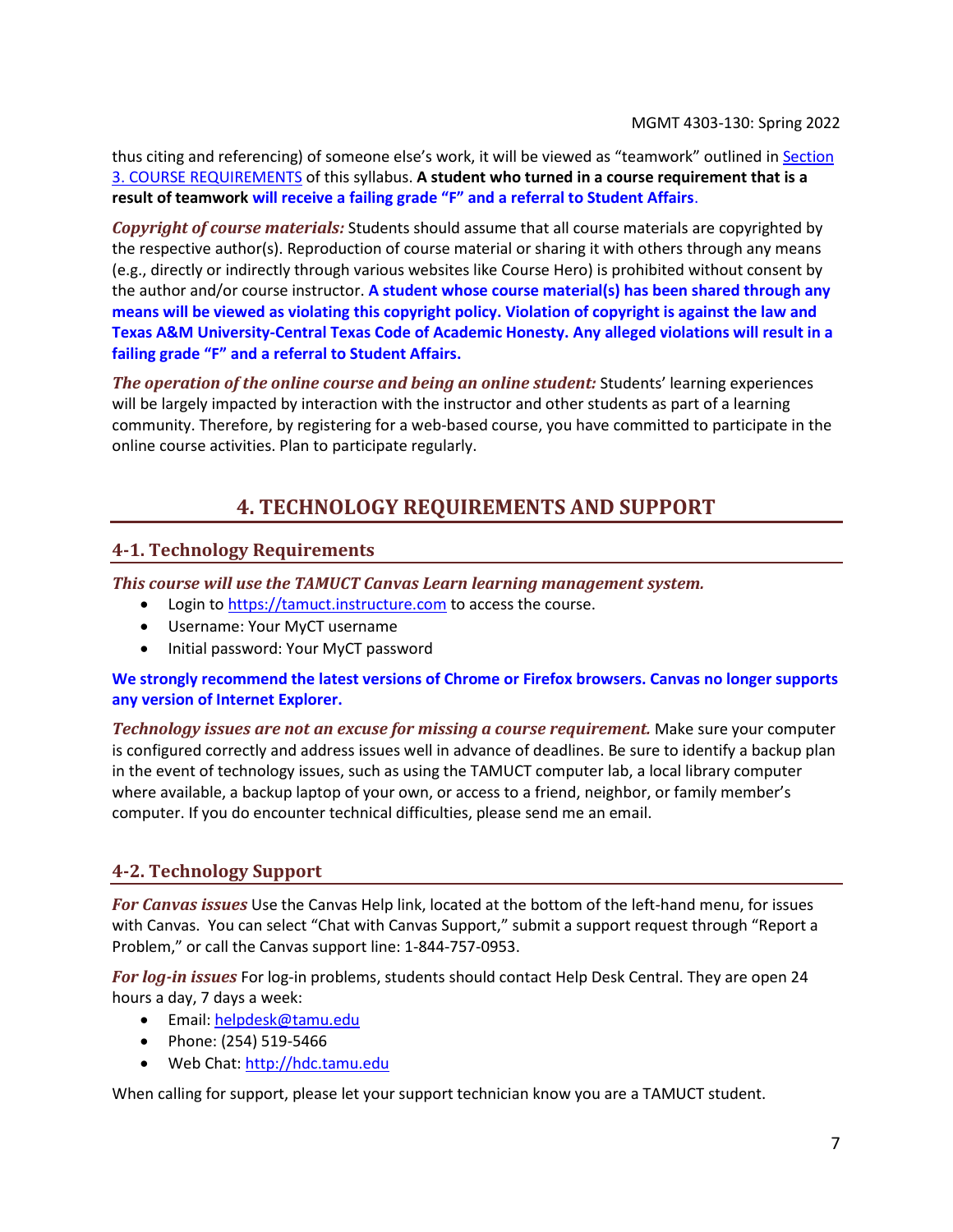*For course contents and requirement issues* For issues related to course content and requirements, contact th[e instructor.](#page-0-0)

<span id="page-7-0"></span>**Remember, technology issues are not an excuse for missing a course requirement – make sure your computer is configured correctly, address issues well in advance of deadlines, and have a backup plan.**

## **5. BI-WEEKLY CHECKLIST**

This bi-weekly checklist provides you with a list of the things that you need to do in a given week. You'll need to check off all the things on the list to be considered as "complete" for that two-week period.

Each two-week period work for the course will begin on Monday of the odd number week (Week 1, Week 3, Week 5, …) and end on Sunday of the even number week (Week 2, Week 4, Week 6, … ; except in the final week). *Most* of the things that you need to do within each two-week period have *Friday* or *Sunday night at 11:59 p.m.* deadlines.

Course materials for a given two-week period will be open at 12:01 a.m. on Monday of the odd number week. **Course materials will not be opened in advance**.

I reserve the right to make changes to the course schedule if the need arises. If changes are made, you will be notified in advance of the change through a posted announcement in the Canvas classroom.

For other important dates of our university (e.g., add, drop, and withdraw deadlines), please refer to the [university academic calendar.](http://catalog.tamuct.edu/undergraduate_catalog/general-information/academic20calendars20and20final20exam20schedule/)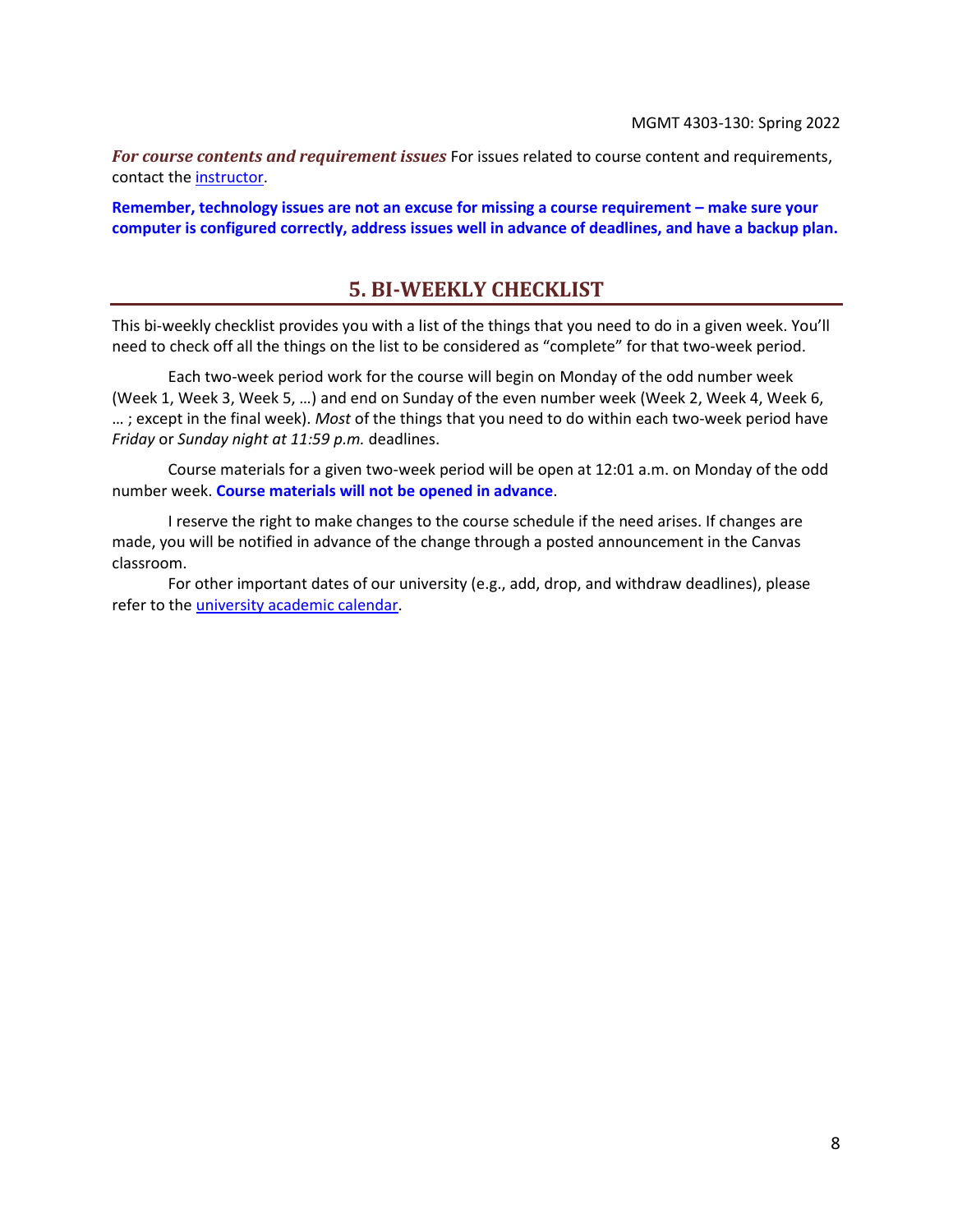## *Weeks 1 and 2: January 17th (or 18th), Tuesday – January 30th, Sunday*

#### **Class Meetings**

| Date                           | <b>Meeting (Topic)</b>      | When and Where       |
|--------------------------------|-----------------------------|----------------------|
| January 17 <sup>th</sup> (Mon) | No face-to-face meeting     |                      |
|                                | <b>Face-to-face meeting</b> | $2:00$ PM $-3:15$ PM |
| January 19 <sup>th</sup> (Wed) | (Course Introduction)       | FH 210               |
| January 24 <sup>st</sup> (Mon) | No face-to-face meeting     |                      |
|                                | <b>Face-to-face meeting</b> | $2:00$ PM $-3:15$ PM |
| January 26 <sup>th</sup> (Wed) | (Weeks 1 and 2 Review)      | FH 210               |

#### *Orientation Module*

| Things to do                                  | <b>Points</b> | Due date                 | Where to find                  | Done? |
|-----------------------------------------------|---------------|--------------------------|--------------------------------|-------|
| Read the syllabus                             |               | $\overline{\phantom{a}}$ | Syllabus                       |       |
| *Upload your introduction                     | 10            | Jan $30th$ ,<br>Sunday   | Assignments ><br><b>Others</b> |       |
| *Complete the Syllabus/Plagiarism Review Quiz | 10            | Jan $30th$ ,<br>Sunday   | Assignments ><br><b>Others</b> |       |
| Read posts in the Orientation Module          |               | -                        | Modules ><br>Orientation       |       |

#### *Module 1: Introduction*

| Things to do                  | <b>Points</b> | Due date                 | Where to find | Done? |
|-------------------------------|---------------|--------------------------|---------------|-------|
| <b>Read Required Readings</b> | -             | $\overline{\phantom{0}}$ | Modules >     |       |
|                               |               |                          | Module 1      |       |
|                               |               |                          | Modules >     |       |
| Watch Required Video(s)       | -             | $\overline{\phantom{0}}$ | Module 1      |       |

#### *Module 2: Neoclassical Economic Model of Pay*

| Things to do                   | <b>Points</b>            | Due date                 | Where to find         | Done? |
|--------------------------------|--------------------------|--------------------------|-----------------------|-------|
|                                |                          |                          | Modules $>$           |       |
| Watch Required Video(s)        | $\overline{\phantom{0}}$ | $\overline{\phantom{0}}$ | Module 2              |       |
|                                |                          | Jan $30th$ ,             | Assignments >         |       |
| *Complete Module 2 Review Quiz | 10                       | Sunday                   | <b>Review Quizzes</b> |       |

#### *Discussion & Assignment*

| Things to do                         | <b>Points</b> | Due date     | Where to find      | Done? |
|--------------------------------------|---------------|--------------|--------------------|-------|
| *Complete Discussion #1              | 30            | Jan $30th$ , | Assignments >      |       |
|                                      |               | Sunday       | <b>Discussions</b> |       |
| *Complete Assignment 1:              | 60            | Jan $30th$ , | Assignments >      |       |
| Econ Model of Pay and BLS Statistics |               | Sunday       | Assignments        |       |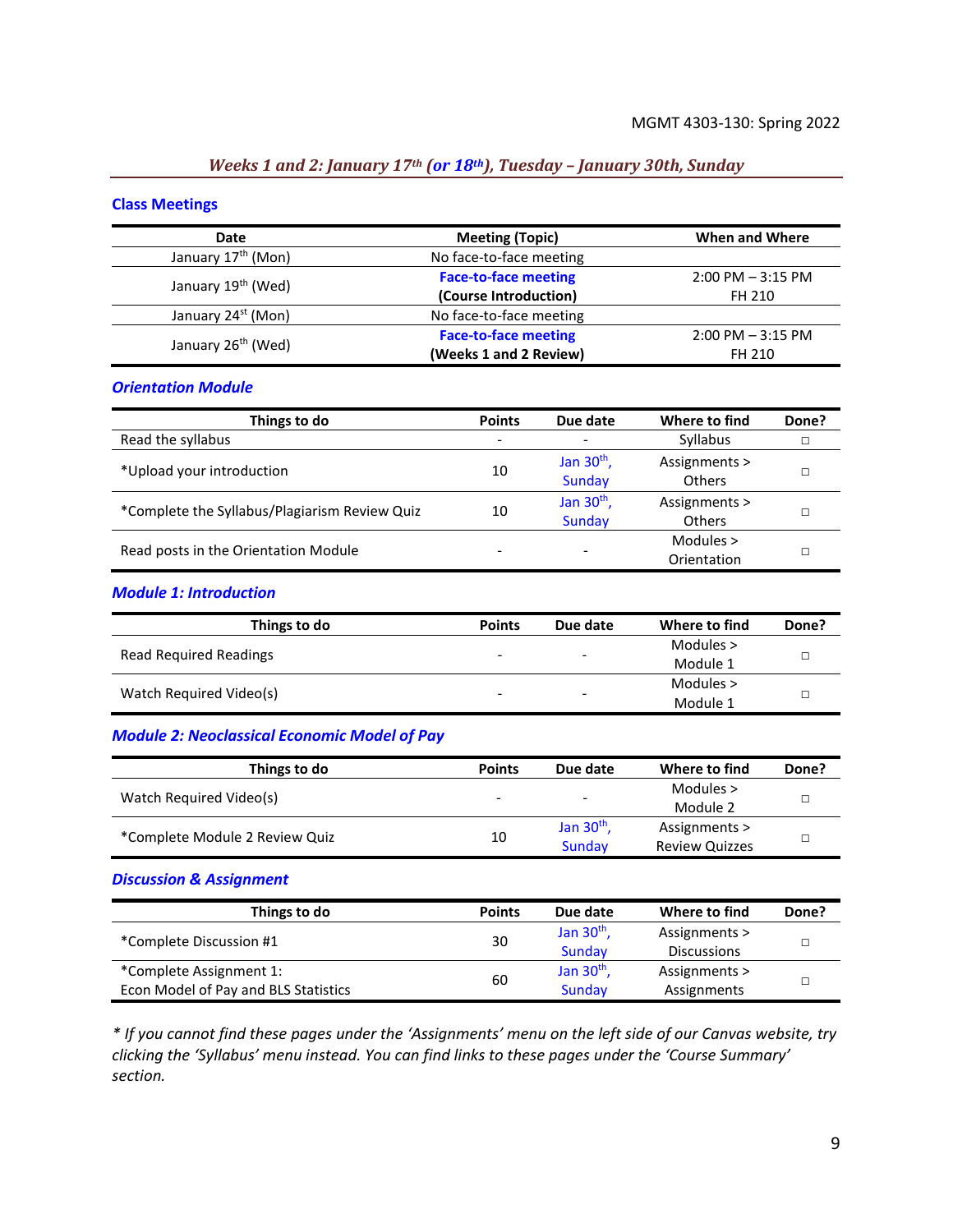#### *Weeks 3 and 4: January 31st, Monday – February 13th, Sunday*

#### **Class Meetings**

| Date                           | <b>Meeting (Topic)</b>      | When and Where       |
|--------------------------------|-----------------------------|----------------------|
| January 31 <sup>st</sup> (Mon) | No face-to-face meeting     |                      |
| February 2 <sup>nd</sup> (Wed) | No face-to-face meeting     |                      |
| February 7 <sup>th</sup> (Mon) | No face-to-face meeting     |                      |
| February 9 <sup>th</sup> (Wed) | <b>Face-to-face meeting</b> | $2:00$ PM $-3:15$ PM |
|                                | (Weeks 3 and 4 Review)      | FH 210               |

#### *Module 3: Limitations of Neoclassical Economics Model of Pay / Business Strategy and Pay*

| Things to do                   | <b>Points</b>            | Due date                 | Where to find         | Done? |
|--------------------------------|--------------------------|--------------------------|-----------------------|-------|
| Read required readings         | -                        | $\overline{\phantom{0}}$ | Modules $>$           |       |
|                                |                          |                          | Module 3              |       |
|                                |                          |                          | Modules $>$           |       |
| Watch Required Video(s)        | $\overline{\phantom{a}}$ | $\overline{\phantom{0}}$ | Module 3              |       |
| *Complete Module 3 Review Quiz | 10                       | Feb $13th$ ,             | Assignments >         |       |
|                                |                          | Sunday                   | <b>Review Quizzes</b> |       |

#### *Module 4: Relative Importance of a Job and Pay*

| Things to do                   | <b>Points</b> | Due date                 | Where to find         | Done? |
|--------------------------------|---------------|--------------------------|-----------------------|-------|
| Read required readings         |               |                          | Modules $>$           |       |
|                                |               | $\overline{\phantom{0}}$ | Module 4              |       |
|                                |               |                          | Modules $>$           |       |
| Watch Required Video(s)        | ۰             | $\overline{\phantom{a}}$ | Module 4              |       |
|                                | 10            | Feb $13th$ ,             | Assignments >         |       |
| *Complete Module 4 Review Quiz |               | Sunday                   | <b>Review Quizzes</b> |       |

#### *Discussion & Assignment*

| Things to do                           | <b>Points</b> | Due date     | Where to find      | Done? |
|----------------------------------------|---------------|--------------|--------------------|-------|
| *Complete Discussion #2                | 40            | Feb $13th$ , | Assignments >      |       |
|                                        |               | Sunday       | <b>Discussions</b> |       |
|                                        | 60            | Feb $13th$ , | Assignments >      |       |
| *Complete Assignment 2: Job evaluation |               | Sunday       | Assignments        |       |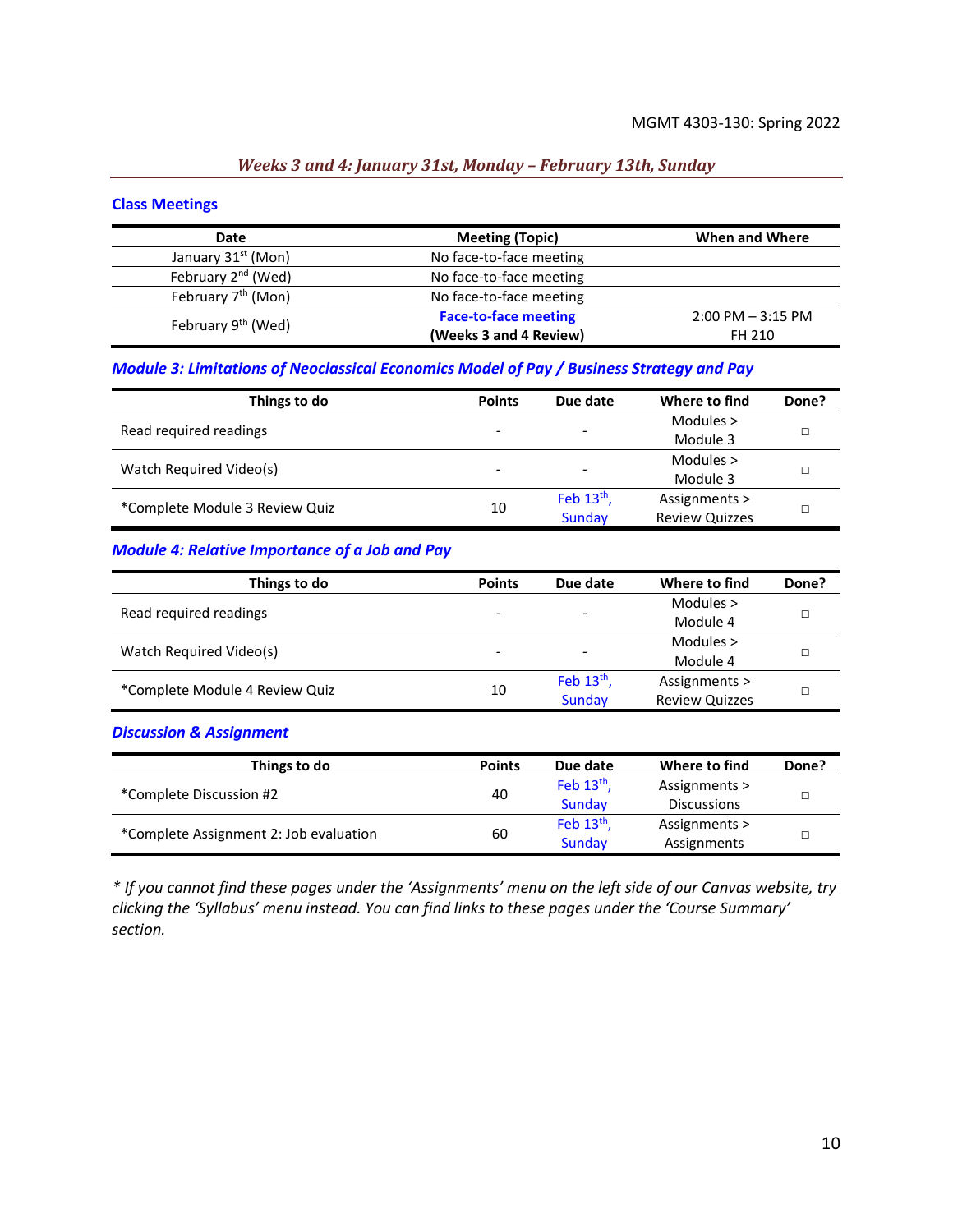## *Weeks 5 and 6: February 14th, Monday – February 27th, Sunday*

#### **Class Meetings**

| <b>Date</b>                     | <b>Meeting (Topic)</b>       | When and Where       |
|---------------------------------|------------------------------|----------------------|
| February 14 <sup>th</sup> (Mon) | No face-to-face meeting      |                      |
| February 16 <sup>th</sup> (Wed) | <b>Face-to-face meeting</b>  | $2:00$ PM $-3:15$ PM |
|                                 | (Simple Linear Regression)   | Computer Lab (TBA)   |
| February 21 <sup>st</sup> (Mon) | No face-to-face meeting      |                      |
|                                 | <b>Face-to-face meeting</b>  | $2:00$ PM $-3:15$ PM |
| February 23rd (Wed)             | (Simple Linear Regression    |                      |
|                                 | <b>Weeks 5 and 6 Review)</b> | Computer Lab (TBA)   |

#### *Module 5: Pay-For-Performance*

| Things to do                   | <b>Points</b> | Due date                 | Where to find         | Done? |
|--------------------------------|---------------|--------------------------|-----------------------|-------|
| Read required readings         | -             | $\overline{\phantom{0}}$ | Modules $>$           |       |
|                                |               |                          | Module 5              |       |
|                                | -             | $\overline{\phantom{a}}$ | Modules >             |       |
| Watch Required Video(s)        |               |                          | Module 5              |       |
|                                |               | Feb $27th$ ,             | Assignments >         |       |
| *Complete Module 5 Review Quiz | 10            | Sunday                   | <b>Review Quizzes</b> |       |

#### *Module 6: Simple Linear Regression*

| Things to do                   | <b>Points</b>            | Due date                 | Where to find         | Done? |
|--------------------------------|--------------------------|--------------------------|-----------------------|-------|
| Watch Required Video(s)        | $\overline{\phantom{0}}$ | $\overline{\phantom{a}}$ | Modules >             |       |
|                                |                          |                          | Module 6              |       |
| *Complete Module 6 Review Quiz |                          | Feb $27th$               | Assignments >         |       |
|                                | 10                       | Sunday                   | <b>Review Quizzes</b> |       |

#### *Discussion & Assignment*

| Things to do             | <b>Points</b> | Due date     | Where to find      | Done? |
|--------------------------|---------------|--------------|--------------------|-------|
| *Complete Discussion #3  | 40            | Feb $27th$ , | Assignments >      |       |
|                          |               | Sunday       | <b>Discussions</b> |       |
| *Complete Assignment 3:  | 60            | Feb $27th$ . | Assignments >      |       |
| Simple linear regression |               | Sunday       | Assignments        |       |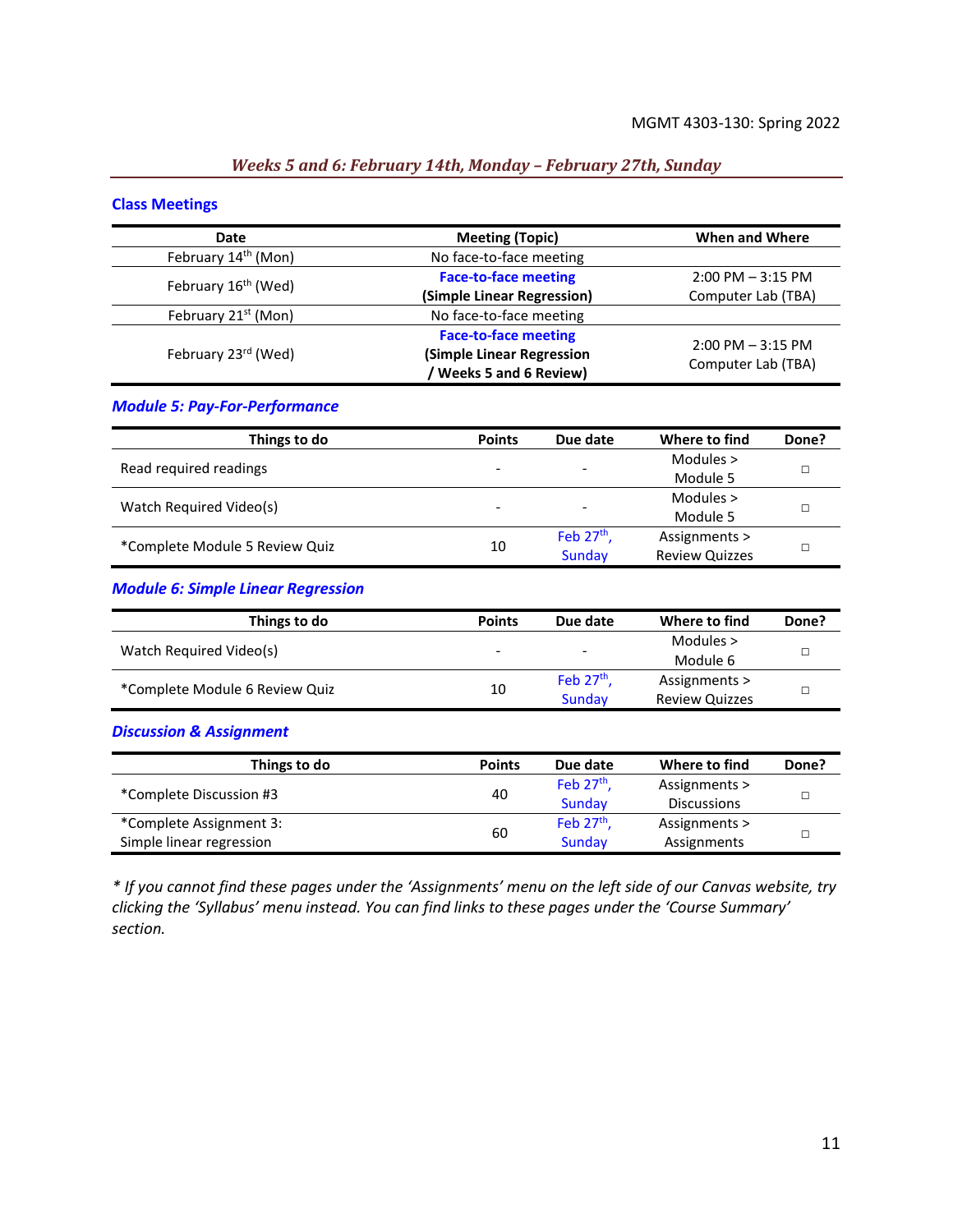#### *Weeks 7 and 8: February 28th, Monday – March 13th, Sunday*

#### **Class Meetings**

| Date                            | <b>Meeting (Topic)</b>       | When and Where       |
|---------------------------------|------------------------------|----------------------|
| February 28 <sup>th</sup> (Mon) | No face-to-face meeting      |                      |
| March 2 <sup>nd</sup> (Wed)     | No face-to-face meeting      |                      |
| March $7th$ (Mon)               | <b>Face-to-face meeting</b>  | $2:00$ PM $-3:15$ PM |
|                                 | (Pay Structure Design)       | Computer Lab (TBA)   |
|                                 | <b>Face-to-face meeting</b>  | $2:00$ PM $-3:15$ PM |
| March 9 <sup>th</sup> (Wed)     | (Pay Structure Design /      | Computer Lab (TBA)   |
|                                 | <b>Weeks 7 and 8 Review)</b> |                      |

#### *Module 7: Designing a Pay Structure: Combining Labor market, Strategy, Relative Importance of a Job, and Pay-For-Performance Altogether*

| Things to do                   | <b>Points</b> | Due date                 | Where to find         | Done? |
|--------------------------------|---------------|--------------------------|-----------------------|-------|
| Read required readings         |               | -                        | Modules $>$           |       |
|                                |               |                          | Module 7              |       |
|                                | -             | $\overline{\phantom{0}}$ | Modules $>$           |       |
| Watch Required Video(s)        |               |                          | Module 7              |       |
| *Complete Module 7 Review Quiz |               | Mar $13th$ ,             | Assignments >         |       |
|                                | 10            | Sunday                   | <b>Review Quizzes</b> |       |

#### *Module 8: Pay in nonprofit*

| Things to do                   | <b>Points</b>            | Due date                 | Where to find         | Done? |
|--------------------------------|--------------------------|--------------------------|-----------------------|-------|
| Read required readings         | -                        | $\overline{\phantom{0}}$ | Modules $>$           |       |
|                                |                          |                          | Module 8              |       |
|                                | $\overline{\phantom{0}}$ | $\overline{\phantom{a}}$ | Modules >             |       |
| Watch Required Video(s)        |                          |                          | Module 8              |       |
| *Complete Module 8 Review Quiz |                          | Mar $13th$ ,             | Assignments >         |       |
|                                | 10                       | Sunday                   | <b>Review Quizzes</b> |       |

#### *Discussion & Assignment*

| Things to do                                 | <b>Points</b> | Due date     | Where to find | Done? |
|----------------------------------------------|---------------|--------------|---------------|-------|
| *Complete Discussion #4                      | 40            | Mar $13th$ , | Assignments > |       |
|                                              |               | Sundav       | Discussion    |       |
| *Complete Assignment 4: Pay structure design |               | Mar $13th$ , | Assignments > |       |
|                                              | 60            | Sunday       | Assignments   |       |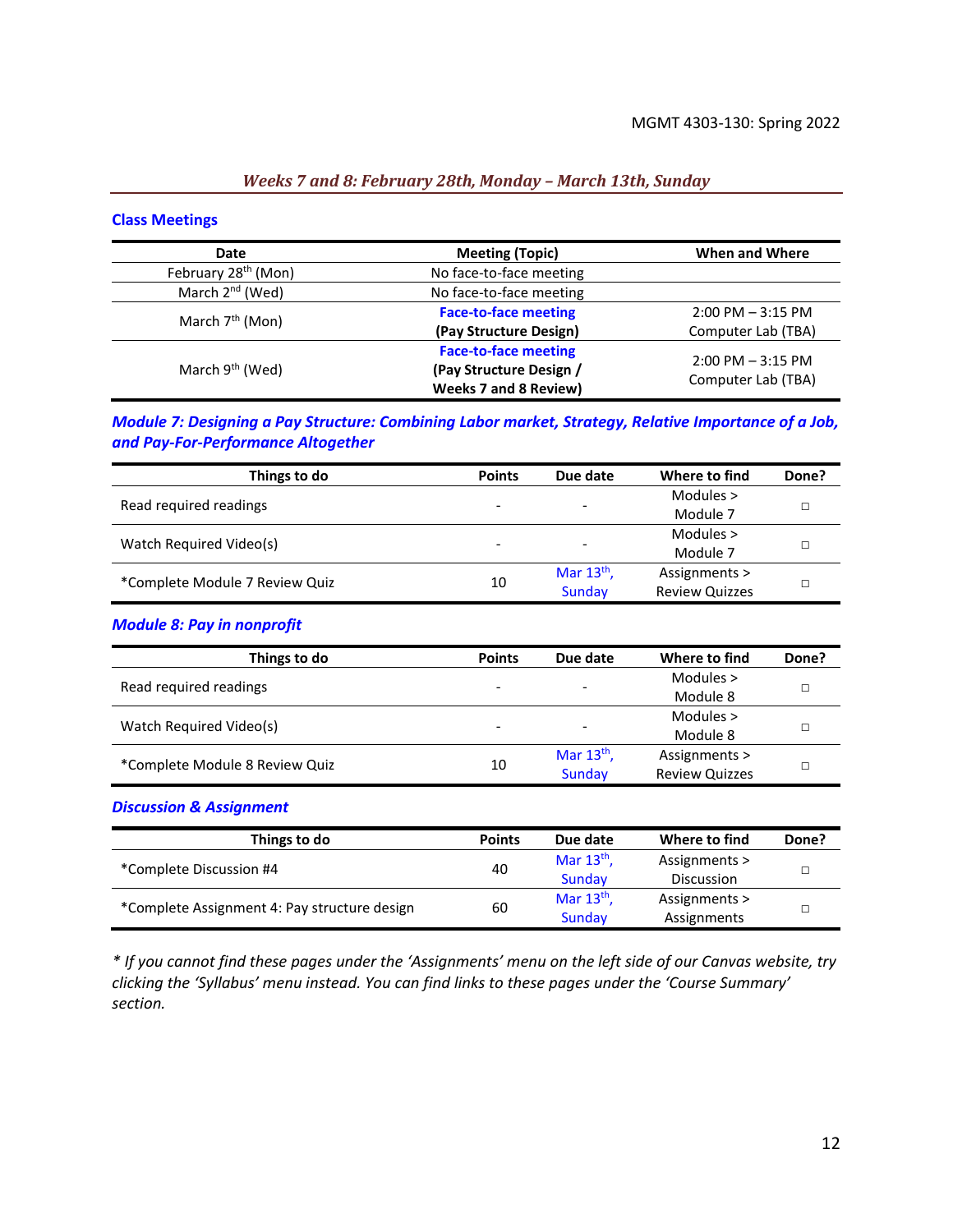#### *Weeks 9 and 10: March 21st, Monday – April 3rd, Sunday*

#### **Class Meetings**

| Date                         | <b>Meeting (Topic)</b>                                                                 | <b>When and Where</b>                      |
|------------------------------|----------------------------------------------------------------------------------------|--------------------------------------------|
| March 21 <sup>st</sup> (Mon) | No face-to-face meeting                                                                |                                            |
| March 23rd (Wed)             | No face-to-face meeting                                                                |                                            |
|                              | <b>Face-to-face meeting</b>                                                            | $2:00$ PM $-3:15$ PM                       |
| March 28 <sup>th</sup> (Mon) | (Multiple Linear Regression)                                                           | Computer Lab (TBA)                         |
| March 30 <sup>th</sup> (Wed) | <b>Face-to-face meeting</b><br>(Multiple Linear Regression /<br>Weeks 9 and 10 Review) | $2:00$ PM $-3:15$ PM<br>Computer Lab (TBA) |

#### *Module 9: Pay secrecy*

| Things to do                   | <b>Points</b> | Due date                 | Where to find         | Done? |
|--------------------------------|---------------|--------------------------|-----------------------|-------|
| Read required readings         | -             | $\overline{\phantom{a}}$ | Modules $>$           |       |
|                                |               |                          | Module 9              |       |
|                                | -             | $\overline{\phantom{a}}$ | Modules $>$           |       |
| Watch Required Video(s)        |               |                          | Module 9              |       |
| *Complete Module 9 Review Quiz | 10            | Apr $3^{\text{rd}}$ ,    | Assignments >         |       |
|                                |               | Sunday                   | <b>Review Quizzes</b> |       |

#### *Module 10: Multiple linear regression*

| Things to do                    | <b>Points</b>            | Due date                 | Where to find         | Done? |
|---------------------------------|--------------------------|--------------------------|-----------------------|-------|
| Watch Required Video(s)         | $\overline{\phantom{0}}$ | $\overline{\phantom{0}}$ | Modules >             |       |
|                                 |                          |                          | Module 10             |       |
|                                 |                          | Apr $3rd$ ,              | Assignments >         |       |
| *Complete Module 10 Review Quiz | 10                       | Sunday                   | <b>Review Quizzes</b> |       |

#### *Discussion & Assignment*

| Things to do               | <b>Points</b> | Due date              | Where to find      | Done? |
|----------------------------|---------------|-----------------------|--------------------|-------|
|                            | 30            | Apr $3^{\text{rd}}$ , | Assignments >      |       |
| *Complete Discussion #5    |               | Sunday                | <b>Discussions</b> |       |
| *Complete Assignment 5:    | 60            | Apr $3^{rd}$ ,        | Assignments >      |       |
| Multiple linear regression |               | Sunday                | Assignments        |       |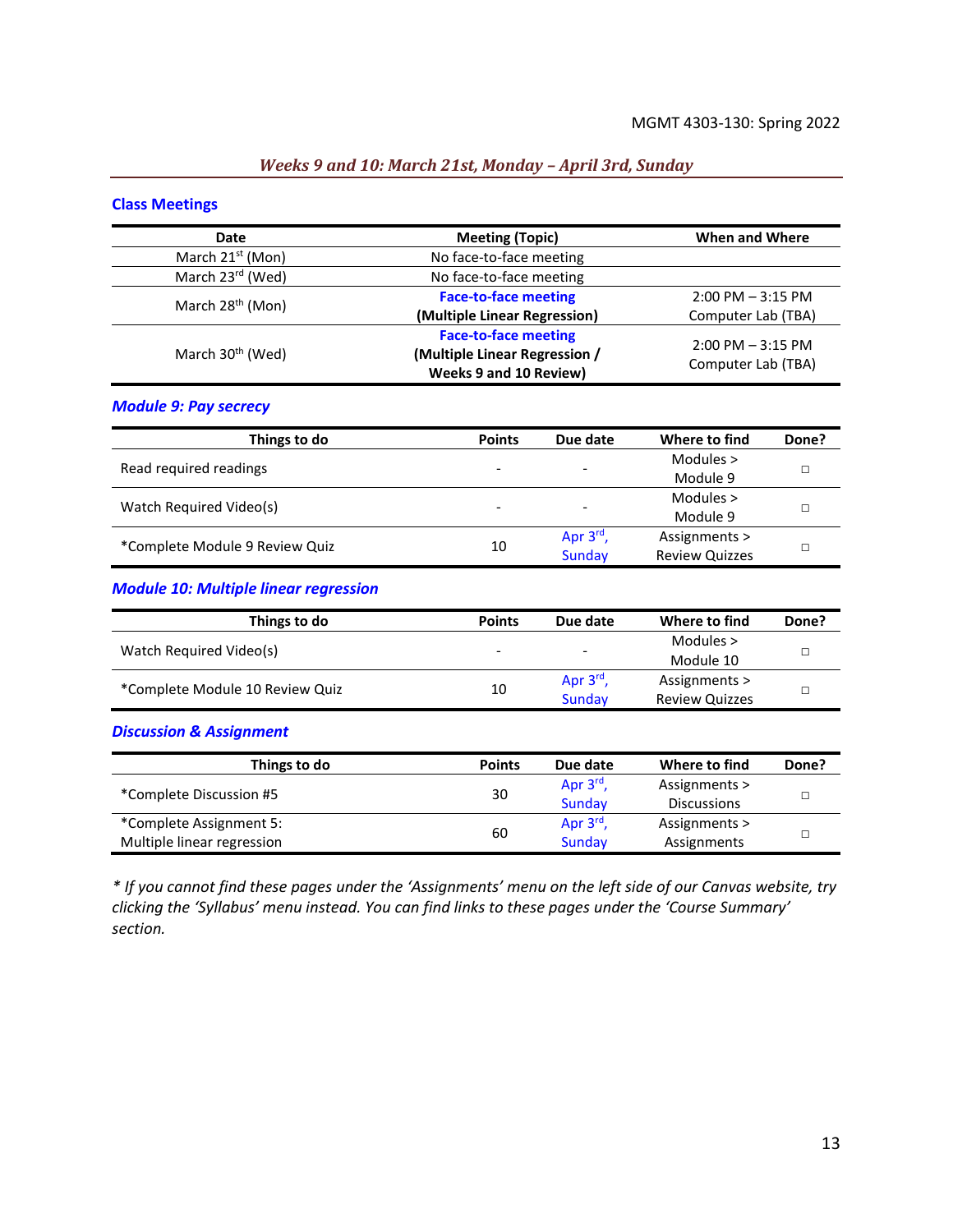#### *Weeks 11 and 12: April 4th, Monday – April 17th, Sunday*

#### **Class Meetings**

| Date                         | <b>Meeting (Topic)</b>        | When and Where       |
|------------------------------|-------------------------------|----------------------|
| April 4 <sup>th</sup> (Mon)  | No face-to-face meeting       |                      |
| April 6 <sup>th</sup> (Wed)  | No face-to-face meeting       |                      |
|                              | <b>Face-to-face meeting</b>   | $2:00$ PM $-3:15$ PM |
| April 11 <sup>th</sup> (Mon) | (Pay Discrimination)          | Computer Lab (TBA)   |
|                              | <b>Face-to-face meeting</b>   | $2:00$ PM $-3:15$ PM |
| April 13 <sup>th</sup> (Wed) | (Pay Discrimination /         |                      |
|                              | <b>Weeks 9 and 10 Review)</b> | Computer Lab (TBA)   |

#### *Module 11: Pay Discrimination*

| Things to do                    | <b>Points</b> | Due date                 | Where to find         | Done? |
|---------------------------------|---------------|--------------------------|-----------------------|-------|
| Read required readings          | -             | $\overline{\phantom{a}}$ | Modules $>$           |       |
|                                 |               |                          | Module 11             |       |
|                                 | -             | $\overline{\phantom{a}}$ | Modules $>$           |       |
| Watch Required Video(s)         |               |                          | Module 11             |       |
| *Complete Module 11 Review Quiz | 10            | Apr $17th$ ,             | Assignments >         |       |
|                                 |               | Sunday                   | <b>Review Quizzes</b> |       |

#### *Module 12: Executive Pay and Employee Stock / Stock Options*

| Things to do                    | <b>Points</b> | Due date                 | Where to find         | Done? |  |
|---------------------------------|---------------|--------------------------|-----------------------|-------|--|
| Read required readings          | -             | $\overline{\phantom{a}}$ | Modules $>$           |       |  |
|                                 |               |                          | Module 12             |       |  |
|                                 |               |                          | Modules $>$           |       |  |
| Watch Required Video(s)         |               | $\overline{\phantom{a}}$ | Module 12             |       |  |
| *Complete Module 12 Review Quiz | 10            | Apr $17th$ ,             | Assignments >         |       |  |
|                                 |               | Sunday                   | <b>Review Quizzes</b> |       |  |

*Discussion & Assignment*

| Things to do                 | <b>Points</b> | Due date     | Where to find      | Done? |  |
|------------------------------|---------------|--------------|--------------------|-------|--|
| *Complete Discussion #6      | 40            | Apr $17th$ , | Assignments >      |       |  |
|                              |               | Sunday       | <b>Discussions</b> |       |  |
| *Complete Assignment 6:      |               | Apr $17th$ , | Assignments >      |       |  |
| Assessing pay discrimination | 60            | Sunday       | Assignments        |       |  |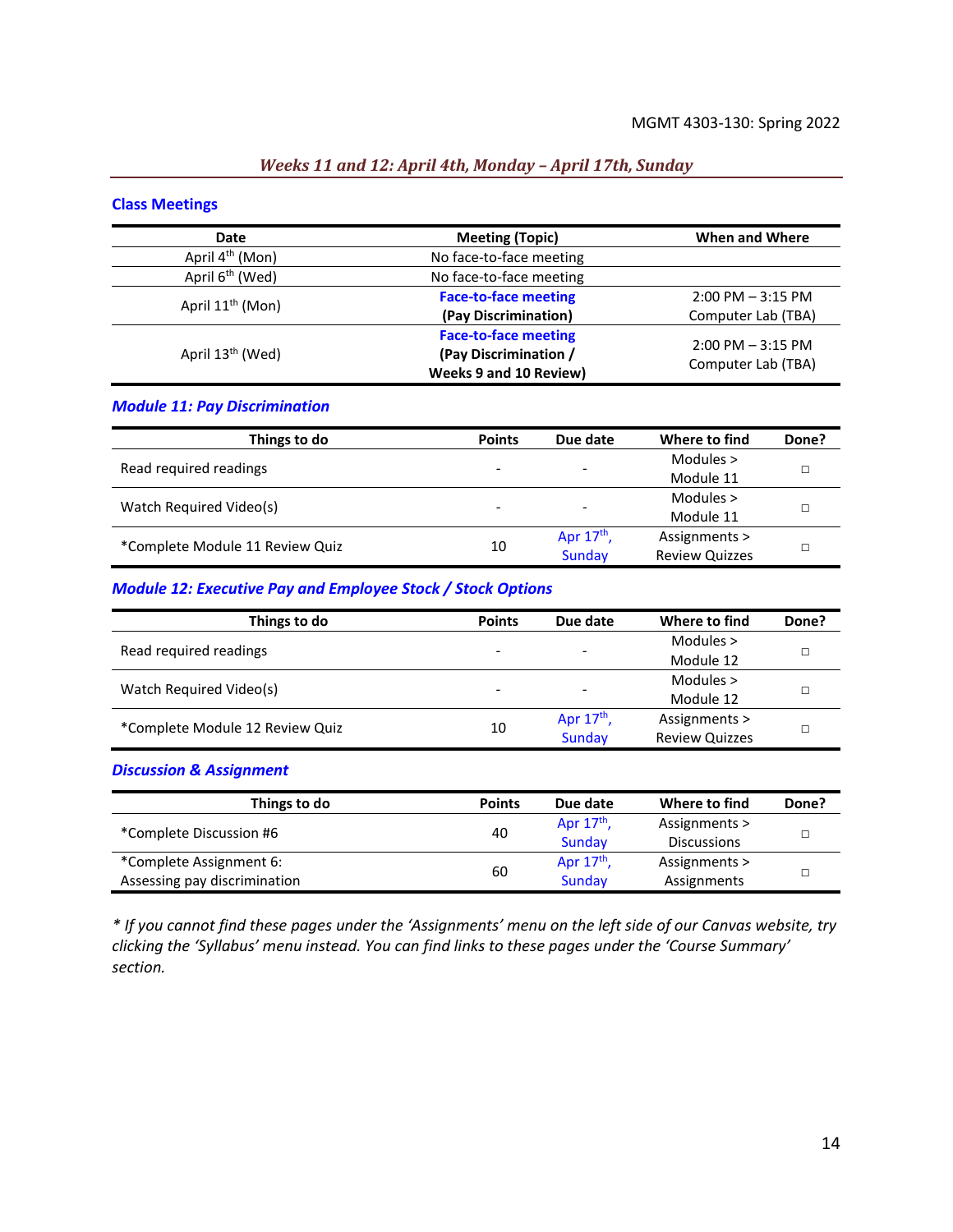#### *Weeks 13 and 14: April 18th, Monday – May 1st, Sunday*

#### **Class Meetings**

| Date                         | <b>Meeting (Topic)</b>      | When and Where       |
|------------------------------|-----------------------------|----------------------|
| April 18 <sup>th</sup> (Mon) | No face-to-face meeting     |                      |
| April 20 <sup>th</sup> (Wed) | No face-to-face meeting     |                      |
| April 25 <sup>th</sup> (Mon) | No face-to-face meeting     |                      |
| April 27 <sup>th</sup> (Wed) | <b>Face-to-face meeting</b> | $2:00$ PM $-3:15$ PM |
|                              | (Weeks 13 and 14 Review)    | FH 210               |

#### *Module 13: Pay/Income Inequality*

| Things to do                    | <b>Points</b>            | Due date                 | Where to find         | Done? |  |
|---------------------------------|--------------------------|--------------------------|-----------------------|-------|--|
|                                 |                          |                          | Modules $>$           |       |  |
| Read required readings          | $\overline{\phantom{a}}$ | $\overline{\phantom{a}}$ | Module 13             |       |  |
| Watch Required Video(s)         |                          |                          | Modules $>$           |       |  |
|                                 | $\overline{\phantom{a}}$ | -                        | Module 13             |       |  |
|                                 |                          | May $1st$ ,              | Assignments >         |       |  |
| *Complete Module 13 Review Quiz | 10                       | Sunday                   | <b>Review Quizzes</b> |       |  |

#### *Module 14: International Compensation*

| Things to do                    | <b>Points</b> | Due date                 | Where to find         | Done? |  |
|---------------------------------|---------------|--------------------------|-----------------------|-------|--|
| Read required readings          |               |                          | Modules $>$           |       |  |
|                                 |               | $\overline{\phantom{0}}$ | Module 14             |       |  |
|                                 |               |                          | Modules $>$           |       |  |
| Watch Required Video(s)         |               | $\overline{\phantom{0}}$ | Module 14             |       |  |
|                                 |               | May $1st$ ,              | Assignments >         |       |  |
| *Complete Module 14 Review Quiz | 10            | Sunday                   | <b>Review Quizzes</b> |       |  |

#### *Discussion & Assignment*

| Things to do            | <b>Points</b>                                                 | Due date    | Where to find      | Done? |  |
|-------------------------|---------------------------------------------------------------|-------------|--------------------|-------|--|
| *Complete Discussion #7 | 40                                                            | May $1st$ , | Assignments >      |       |  |
|                         |                                                               | Sunday      | <b>Discussions</b> |       |  |
|                         |                                                               | May $1st$ , | Assignments >      |       |  |
|                         | *Complete Assignment 7: Pay/Income inequality<br>60<br>Sundav |             | Assignments        |       |  |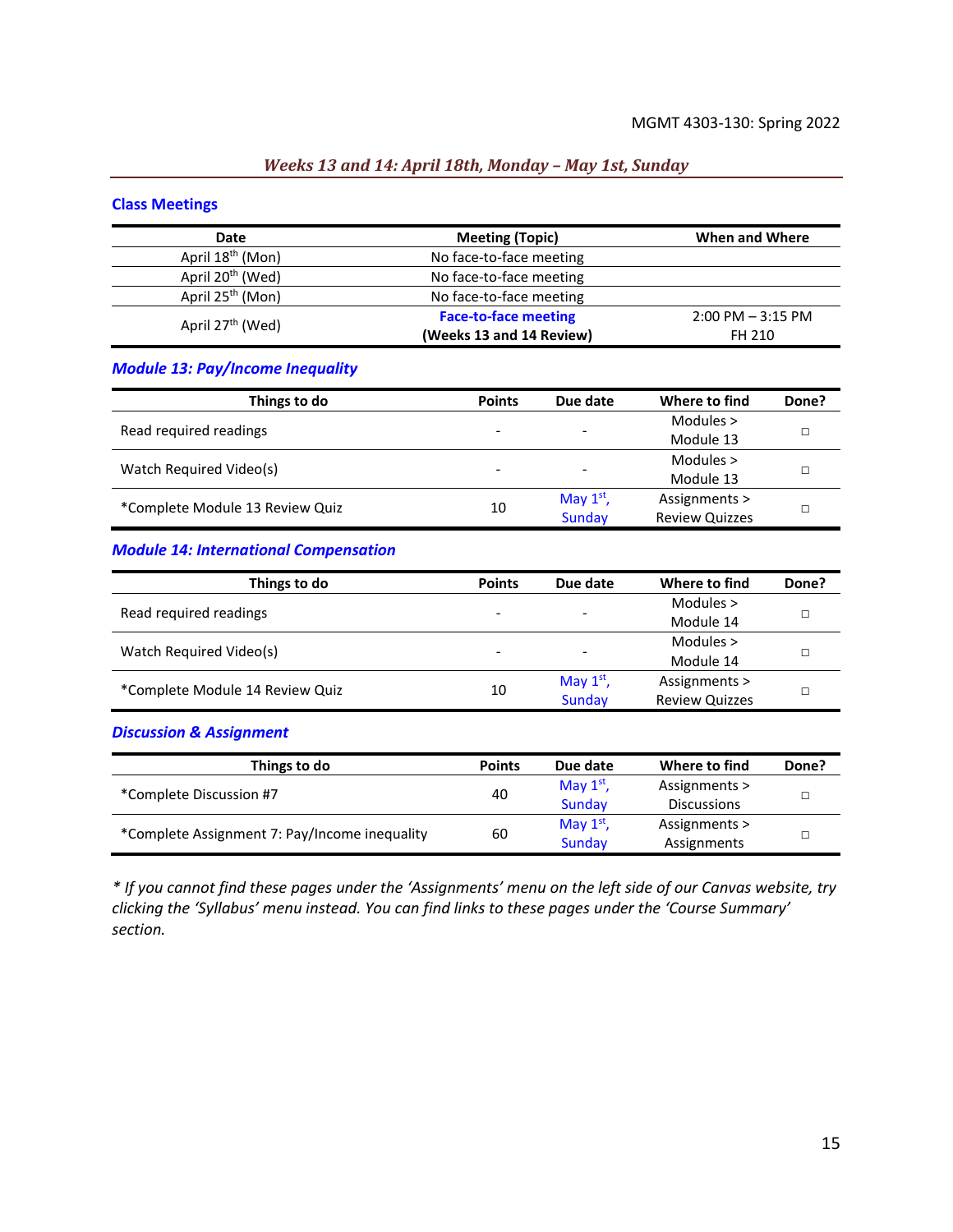## *Weeks 15 and 16: May 2nd, Monday – May 13th, Friday*

#### **Class Meetings**

| Date                | <b>Meeting (Topic)</b>      | When and Where       |
|---------------------|-----------------------------|----------------------|
| May $2^{nd}$ (Mon)  | No face-to-face meeting     |                      |
|                     | <b>Face-to-face meeting</b> | $2:00$ PM $-3:15$ PM |
| May $4^{th}$ (Wed)  | (Weeks 15 and 16 Review)    | FH 210               |
| May $9th$ (Mon)     | No face-to-face meeting     |                      |
| May $11^{th}$ (Wed) | No face-to-face meeting     |                      |

*Module 15: Benefits*

| Things to do                    | <b>Points</b> | Due date                 | Where to find         | Done? |  |
|---------------------------------|---------------|--------------------------|-----------------------|-------|--|
|                                 |               |                          | Modules $>$           |       |  |
| Read required readings          |               | -                        | Module 15             |       |  |
|                                 |               |                          | Modules $>$           |       |  |
| Watch Required Video(s)         |               | $\overline{\phantom{0}}$ | Module 15             |       |  |
|                                 |               | May $13th$ ,             | Assignments >         |       |  |
| *Complete Module 15 Review Quiz | 10            | Friday                   | <b>Review Quizzes</b> |       |  |

*Discussion, Assignment & Exam*

| Things to do                                    | <b>Points</b> | Due date     | Where to find | Done? |  |
|-------------------------------------------------|---------------|--------------|---------------|-------|--|
| *Complete Assignment 8: What to do to earn more |               | May $13th$ , | Assignments > |       |  |
|                                                 | 60            |              | Assignments   |       |  |
|                                                 |               | May $13th$ , | Assignments > |       |  |
| *Complete Final Exam                            | 100           | Fridav       | <b>Others</b> |       |  |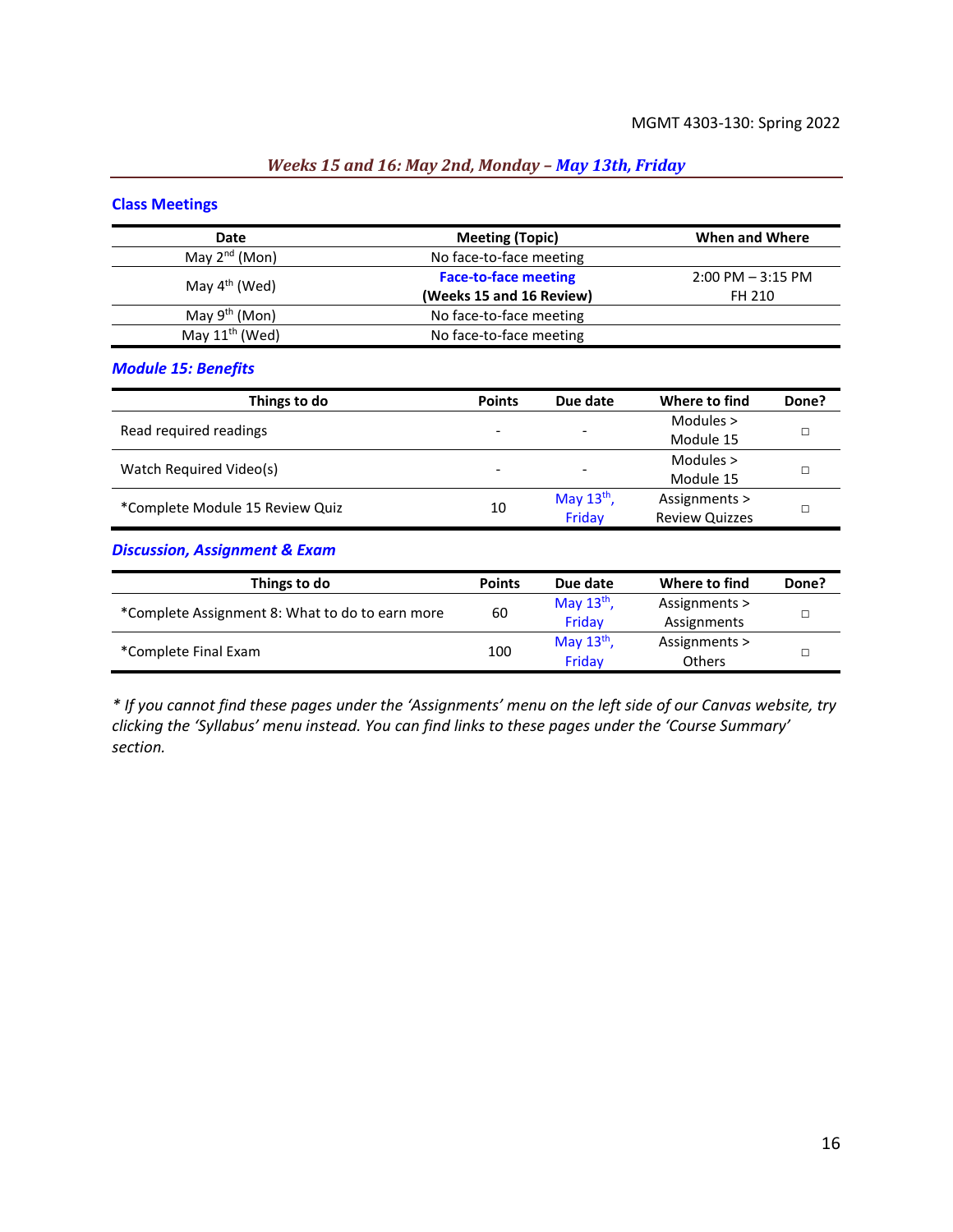## **6. COURSE AND UNIVERSITY PROCEDURES AND POLICIES**

## <span id="page-16-0"></span>**6-1. Drop Policy**

If you need to drop this class, you must complete th[e Drop Request Dynamic Form](https://dynamicforms.ngwebsolutions.com/casAuthentication.ashx?InstID=eaed95b9-f2be-45f3-a37d-46928168bc10&targetUrl=https%3A%2F%2Fdynamicforms.ngwebsolutions.com%2FSubmit%2FForm%2FStart%2F53b8369e-0502-4f36-be43-f02a4202f612) through Warrior Web.

Faculty cannot drop students; this is always the responsibility of the student. The Registrar's Office will provide a deadline on the Academic Calendar for which the form must be completed. Once you submit the completed form to the Registrar's Office, you must go into Warrior Web and confirm that you are no longer enrolled. If you still show as enrolled, FOLLOW-UP with the Registrar's Office immediately. You are to attend class until the procedure is complete to avoid the penalty for absence. Should you miss the drop deadline or fail to follow the procedure, you will receive an F in the course, which may affect your financial aid and/or VA educational benefits.

## **6-2. Academic Integrity**

Texas A&M University-Central Texas values the integrity of the academic enterprise and strives for the highest standards of academic conduct. A&M-Central Texas expects its students, faculty, and staff to support the adherence to high standards of personal and scholarly conduct to preserve the honor and integrity of the creative community. Any deviation by students from this expectation may result in a failing grade for the assignment and potentially a failing grade for the course. All academic misconduct concerns will be referred to the Office of Student Conduct. When in doubt about collaboration, citation, or any issue, please contact your instructor before taking a course of action.

For more information regarding the Student Conduct process, visit the following web page. [\[https://www.tamuct.edu/student-affairs/student-conduct.html\]](https://www.tamuct.edu/student-affairs/student-conduct.html).

If you know of potential honor violations by other students, you may submit a report through the following web page.

[\[https://cm.maxient.com/reportingform.php?TAMUCentralTexas&layout\\_id=0\]](https://cm.maxient.com/reportingform.php?TAMUCentralTexas&layout_id=0).

## **6-3. Academic Accommodations**

At Texas A&M University-Central Texas, we value an inclusive learning environment where every student has an equal chance to succeed and has the right to a barrier-free education. The Warrior Center for Student Success, Equity, and Inclusion is responsible for ensuring that students with a disability receive equal access to the university's programs, services, and activities. If you believe you have a disability requiring reasonable accommodations, please contact the Office of Access and Inclusion, WH-212; or call (254) 501-5836. Any information you provide is private and confidential and will be treated as such.

For more information, please visit our Access & Inclusion Canvas page (log-in required) [\[https://tamuct.instructure.com/courses/717\]](https://tamuct.instructure.com/courses/717)

## **6-4. Important information for Pregnant and/or Parenting Students**

Texas A&M University-Central Texas supports students who are pregnant and/or parenting. In accordance with requirements of Title IX and related guidance from the US Department of Education's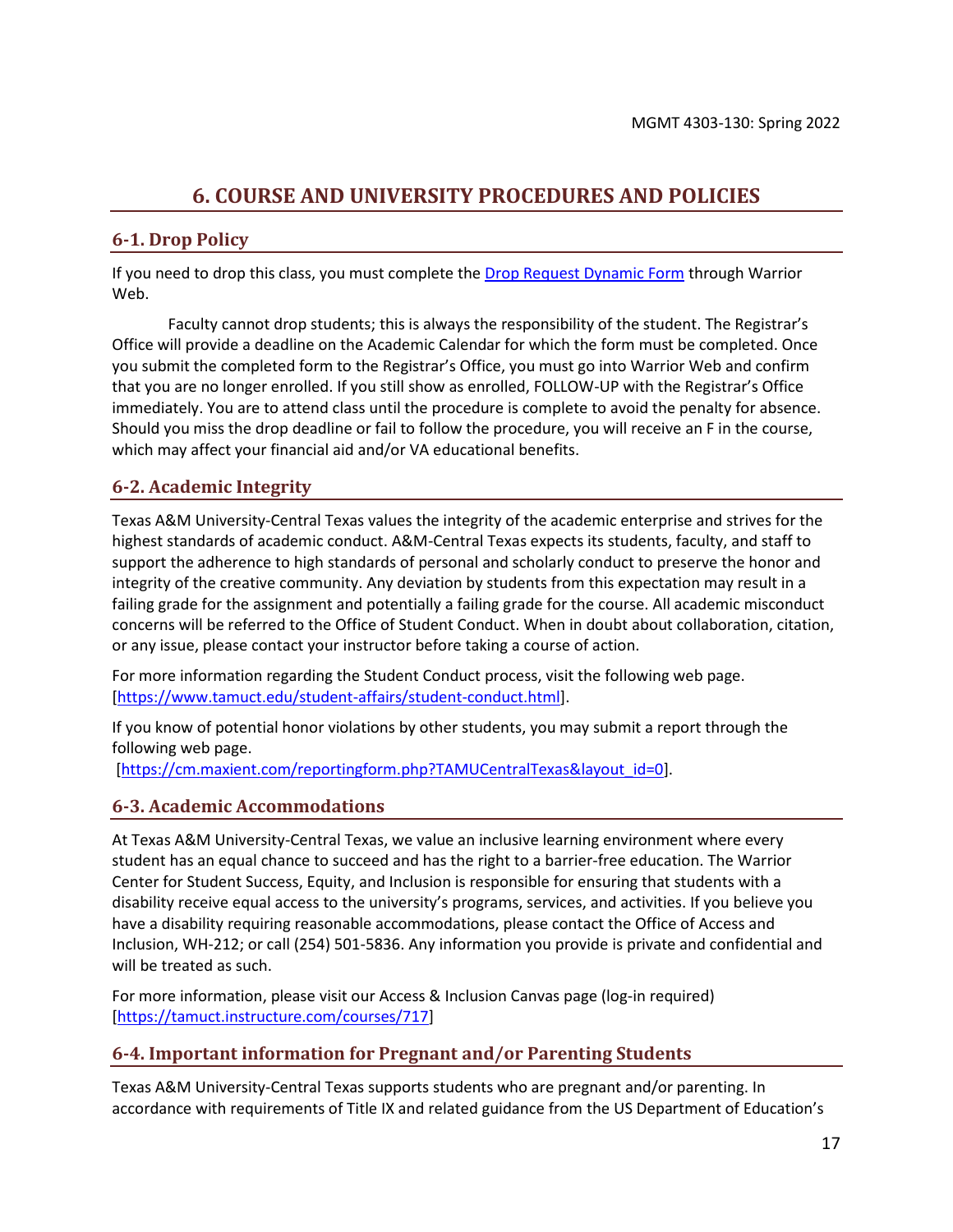Office of Civil Rights, the Dean of Student Affairs Office can assist students who are pregnant and/or parenting in seeking accommodations related to pregnancy and/or parenting. Students should seek out assistance as early in the pregnancy as possible. For more information, please visit the [Student Affairs](https://www.tamuct.edu/student-affairs/index.html) web page. Students may also contact the institution's Title IX Coordinator. If you would like to read more about these requirements and guidelines online, please visit the website [\[http://www2.ed.gov/about/offices/list/ocr/docs/pregnancy.pdf\]](http://www2.ed.gov/about/offices/list/ocr/docs/pregnancy.pdf).

Title IX of the Education Amendments Act of 1972 prohibits discrimination on the basis of sex and gender–including pregnancy, parenting, and all related conditions. A&M-Central Texas is able to provide flexible and individualized reasonable accommodation to pregnant and parenting students. All pregnant and parenting students should contact the Associate Dean in the Division of Student Affairs at (254) 501-5909 to seek out assistance. Students may also contact the University's Title IX Coordinator.

## **6-5. Tutoring**

Tutoring is available to all A&M-Central Texas students, both virtually and in-person. Student success coaching is available online upon request.

If you have a question, are interested in becoming a tutor, or are in need of success coaching, contact the Warrior Center for Student Success, Equity and Inclusion at (254) 501-5836, or visit the Warrior Center at 212 Warrior Hall, or by emailing [WarriorCenter@tamuct.edu.](mailto:WarriorCenter@tamuct.edu)

To schedule tutoring sessions and view tutor availability, please visi[t Tutor Matching Services](https://tutormatchingservice.com/TAMUCT) or visit the Tutoring Center in 111 Warrior Hall.

Chat live with a remote tutor 24/7 for almost any subject from your computer! Tutor.com is an online tutoring platform that enables A&M-Central Texas students to log in and receive online tutoring support at no additional cost. This tool provides tutoring in over 40 subject areas except for writing support. Access Tutor.com through Canvas.

## **6-6. The University Writing Center**

University Writing Center: Located in Warrior Hall 416, the University Writing Center (UWC) at Texas A&M University–Central Texas (A&M–Central Texas) is a free service open to all A&M–Central Texas students. For the Spring 2022 semester, the hours of operation are from 10:00 a.m.-5:00 p.m. Monday thru Thursday in Warrior Hall 416 (with online tutoring available every hour as well), with satellite hours available online only Monday thru Thursday from 6:00-9:00 p.m. and Saturday 12:00-3:00 p.m.

Tutors are prepared to help writers of all levels and abilities at any stage of the writing process. While tutors will not write, edit, or grade papers, they will assist students in developing more effective composing practices. By providing a practice audience for students' ideas and writing, our tutors highlight the ways in which they read and interpret students' texts, offering guidance and support throughout the various stages of the writing process. In addition, students may work independently in the UWC by checking out a laptop that runs the Microsoft Office suite and connects to WIFI or by consulting our resources on writing, including all of the relevant style guides. Whether you need help brainstorming ideas, organizing an essay, proofreading, understanding proper citation practices, or just want a quiet place to work, the UWC is here to help!

Students may arrange a one-to-one session with a trained and experienced writing tutor by making an appointment vi[a WCOnline.](https://tamuct.mywconline.com/) In addition, you can email Dr. Bruce Bowles Jr. at bruce.bowles@tamuct.edu if you have any questions about the UWC, need any assistance with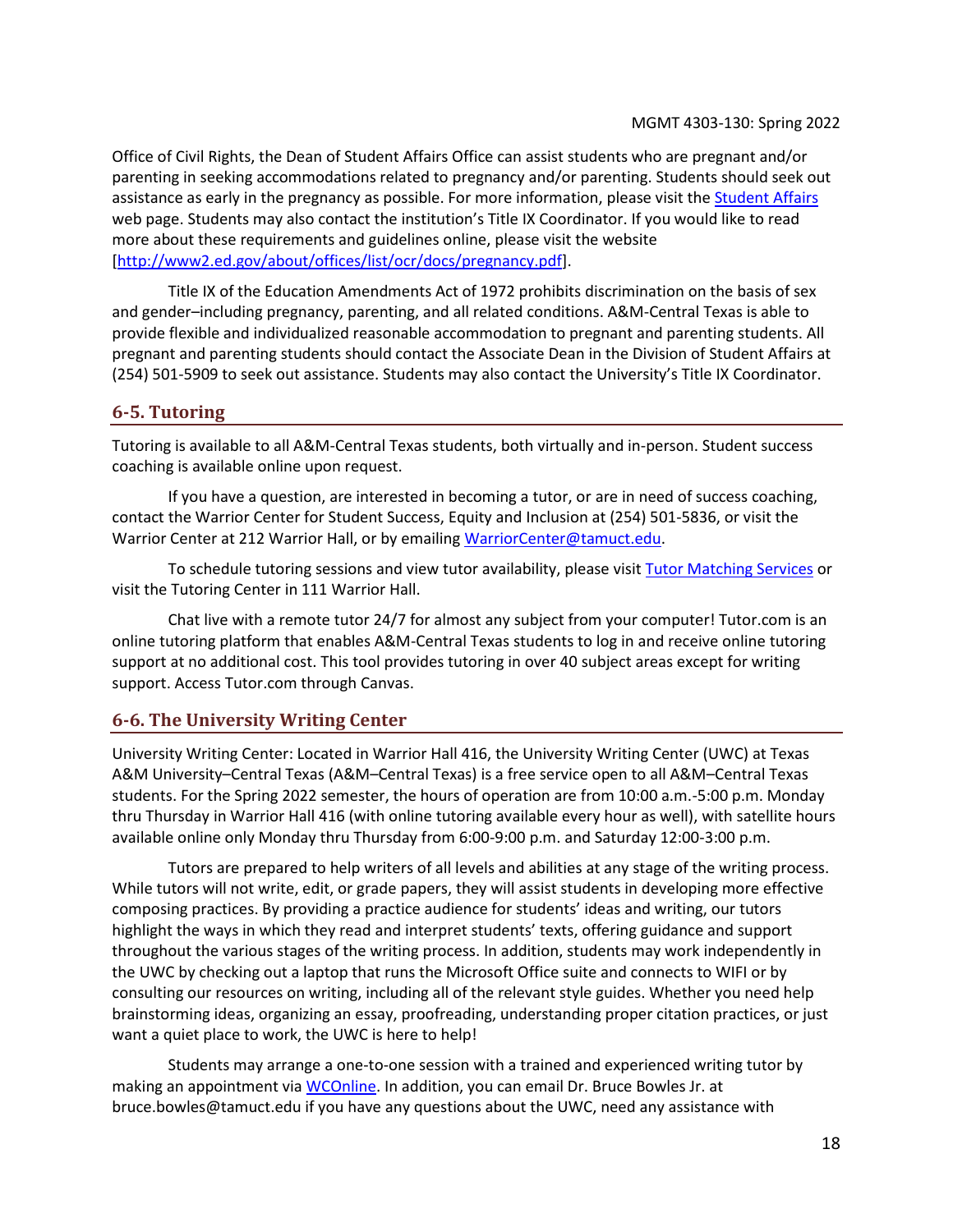scheduling, or would like to schedule a recurring appointment with your favorite tutor by making an appointment via [WCOnline.](https://tamuct.mywconline.com/) In addition, you can email Dr. Bruce Bowles Jr. at bruce.bowles@tamuct.edu if you have any questions about the UWC, need any assistance with scheduling, or would like to schedule a recurring appointment with your favorite tutor.

## **6-7. University Library**

The University Library provides many services in support of research across campus and at a distance. We offer over 200 electronic databases containing approximately 400,000 eBooks and 82,000 journals, in addition to the 96,000 items in our print collection, which can be mailed to students who live more than 50 miles from campus. Research guides for each subject taught at A&M-Central Texas are available through our website to help students navigate these resources. On campus, the library offers technology, including cameras, laptops, microphones, webcams, and digital sound recorders.

Research assistance from a librarian is also available 24 hours a day through our online chat service and at the reference desk when the library is open. Research sessions can be scheduled for more comprehensive assistance and may take place virtually through WebEx, Microsoft Teams, or in-person at the library. [Schedule an appointment here.](https://tamuct.libcal.com/appointments/?g=6956) Assistance may cover many topics, including how to find articles in peer-reviewed journals, how to cite resources, and how to piece together research for written assignments.

Our 27,000-square-foot facility on the A&M-Central Texas main campus includes student lounges, private study rooms, group work spaces, computer labs, family areas suitable for all ages, and many other features. Services such as interlibrary loan, TexShare, binding, and laminating are available. The library frequently offers workshops, tours, readings, and other events. For more information, please visit ou[r Library website.](http://tamuct.libguides.com/index)

## **7. FREQUENTLY ASKED QUESTIONS (FAQs)**

#### <span id="page-18-0"></span>**FAQ 1. Can the course contents be opened in advance?**

**Answer:** No, course materials will not be opened in advance of the schedule outlined in section '5[. Bi-](#page-7-0)[Weekly Checklist'](#page-7-0). I develop course content and make adjustments to course materials during semesters for a better student learning experience.

#### **FAQ 2. I have missed an assignment deadline. Can you extend the deadline for me?**

**Answer:** Yes, but ONLY IF the reason for missing the deadline is due to an unavoidable or unforeseeable event. You'll also need to provide me with written documentation that verifies the reason.

#### **FAQ 3. The reason that I have missed the assignment is private. So, I cannot provide you with a reason or documentation. Can you extend the deadline for me?**

**Answer:** I value your privacy. However, in this case, I cannot provide you with a deadline extension. I have to be fair to other students, and I have to apply the same standard for a deadline extension to everyone.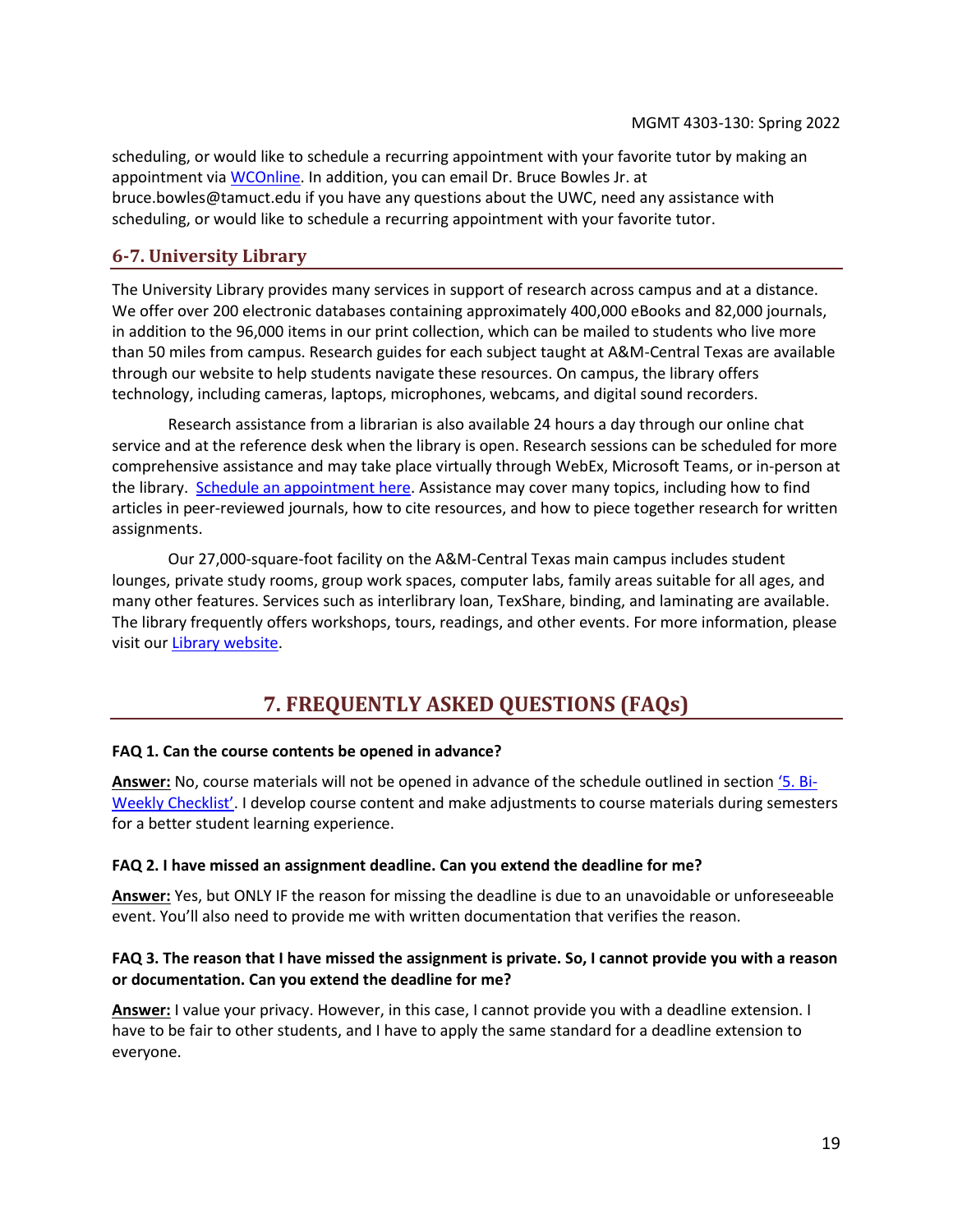#### **FAQ 4. I have finished the assignment before the deadline. But I wasn't able to submit the assignment in time because there was a problem with my internet or the Canvas system. Can you extend the deadline for me?**

**Answer:** Yes, I understand that this can happen, and you can submit your assignment late. However, in this case, your submitted assignment (either in word or pdf file format) should have been "last modified" before the deadline (this can be verified through the 'properties' menu in word or pdf program). If your file is shown as last modified after the deadline (for whichever reason, including the case that your file's last modified time cannot be verified), I cannot accept your assignment. Again, I have to be fair to other students, and I have to apply the same standard for a deadline extension to everyone.

#### **FAQ 5. I have copy-and-pasted a writing that is more than seven consecutive words from another source. However, I have clearly cited the source in my assignment. Is this plagiarism?**

**Answer:** Yes, that will be viewed as plagiarism in this course because seven or more consecutive words are identical to a writing from another source. For your writing to be free of plagiarism controversy, you need to paraphrase the original writing so that less than seven or more consecutive words are identical to a writing from another source.

#### **FAQ 6. I have copy-and-pasted a writing that is more than seven consecutive words from my past assignment in another course. Is this plagiarism?**

**Answer:** Yes, that will be viewed as plagiarism in this course because seven or more consecutive words are identical to a writing from another source. "Another source" also encompasses your past assignments from this as well as another course that you have taken in the past. For your writing to be free of plagiarism controversy, you need to paraphrase the original writing so that less than seven or more consecutive words are identical to a writing from another source. You also need to cite and reference your past work accordingly.

### **FAQ 7. I have taken this course in the past, but I'm taking this course again this semester. When I was taking this course the last time, I have completed Assignments #1, #5, and #7. Can I re-submit these assignments without any changes?**

**Answer:** No, they will be considered as plagiarism for the same reason in my answer to FAQ 6 above. Please read the answer to the Q6 above for more detail.

#### **FAQ 8. The syllabus says that teamwork is not allowed in this course. Does this mean that I cannot help out a classmate in understanding the learning contents or assignments that he or she is having trouble with (or vice versa for getting help from a classmate)?**

**Answer:** No, a student helping out another student to better understand the learning contents is a kind gesture and is, in fact, somewhat encouraged. I'd rather have my students study together and have a better understanding of the learning contents than just give up on understanding the contents. (And of course, you can always reach out to me for help too.)

However, students have to answer the questions on their own based on how they have understood the learning contents. If a student's answer is too similar to another student's answer in a way that is difficult to be viewed as independent work, this is now viewed as "teamwork," which is prohibited in this course.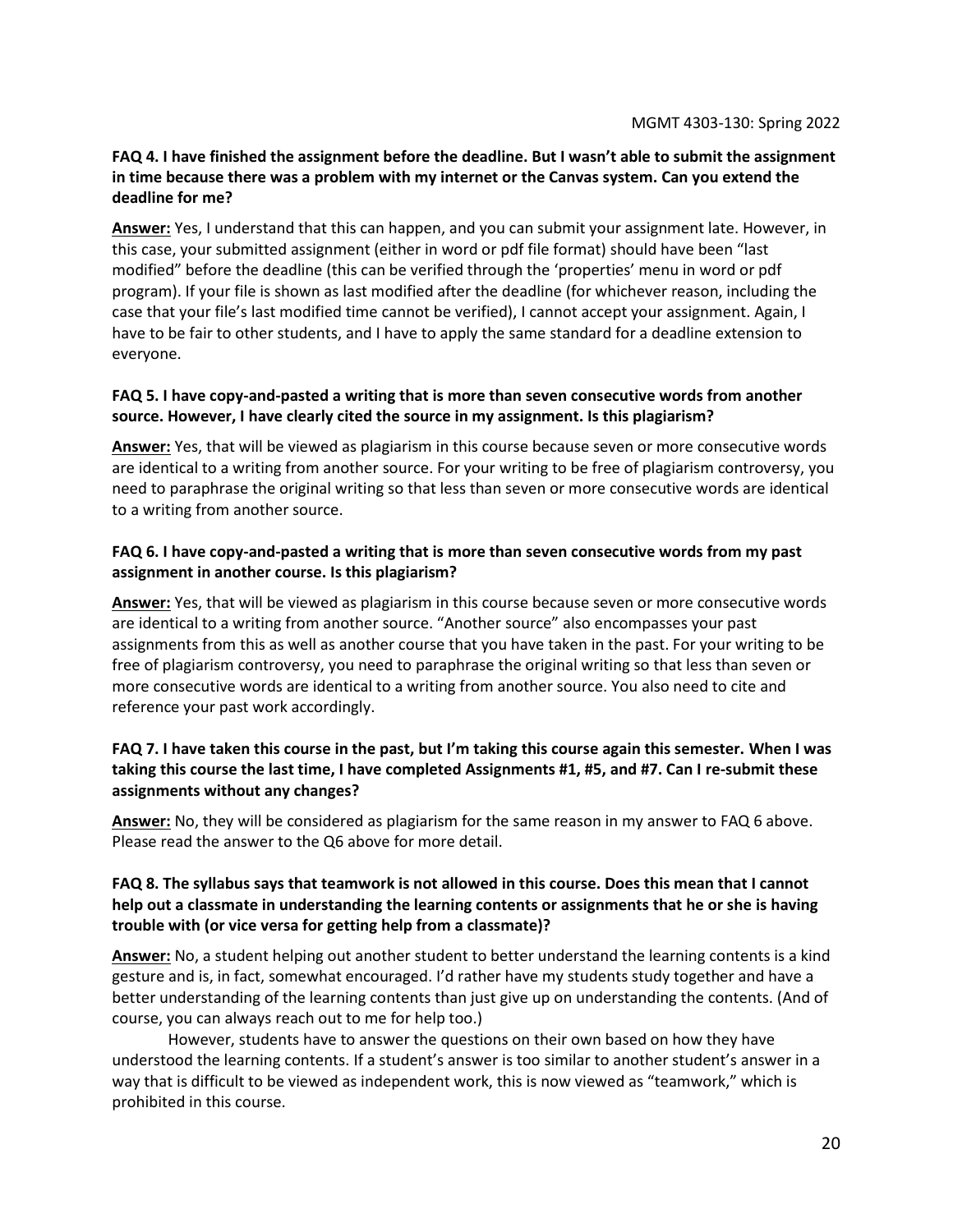So, if you are helping out John, please make sure that John writes the answers on his own based on how he understood the learning contents (and vice versa if you are the student that is getting help from John). And if seven or more consecutive words are identical to a writing from John's assignment, it will also be viewed as plagiarism.

## **FAQ 9. I have referenced (or used) my friend's work (or someone else's work from the internet). But I have paraphrased every sentence. Is this a problem?**

**Answer:** Yes, this can be a problem as your submission can be viewed as an outcome of teamwork. In this case, your answer will be too similar to your friend's answer in a way that is difficult to be viewed as independent work. What your friend can only do is help you to understand the learning contents related to the assignment.

### **FAQ 10. Our Canvas website shows that I have achieved 92% of the grades available. Does this mean that I'm getting "A" in this course?**

**Answer:** It depends. As outlined in the section '[3-9. Grading Criteria](#page-4-1)' of this document, your final grade will be determined by the total points that you have achieved in this course and not by the percentage that you may see on our Canvas website. So, if your total point, in the end, is 900 points or greater and you see 92% on the website, your grade will be "A" grade for this course. But if your total point, in the end, is less than 900 points and you see 92% on the website, your grade will be "B" for this course.

### **FAQ 11. My total point, in the end, is 903 points. But our Canvas website shows that I have achieved 88% of the grades available. Does this mean that I'm getting "A" in this course?**

**Answer:** Yes, your grade will be "A" in this course because your total point for this course is 900 or greater.

## **FAQ 12. Can I upload the course materials to websites like Course Hero?**

**Answer:** No. Please read the section '[3-10. Instructor Polices](#page-5-0)' of this document for more detail. You'll also receive a failing grade "F" and be referred to Student Affairs if the copyright policy is violated in any way.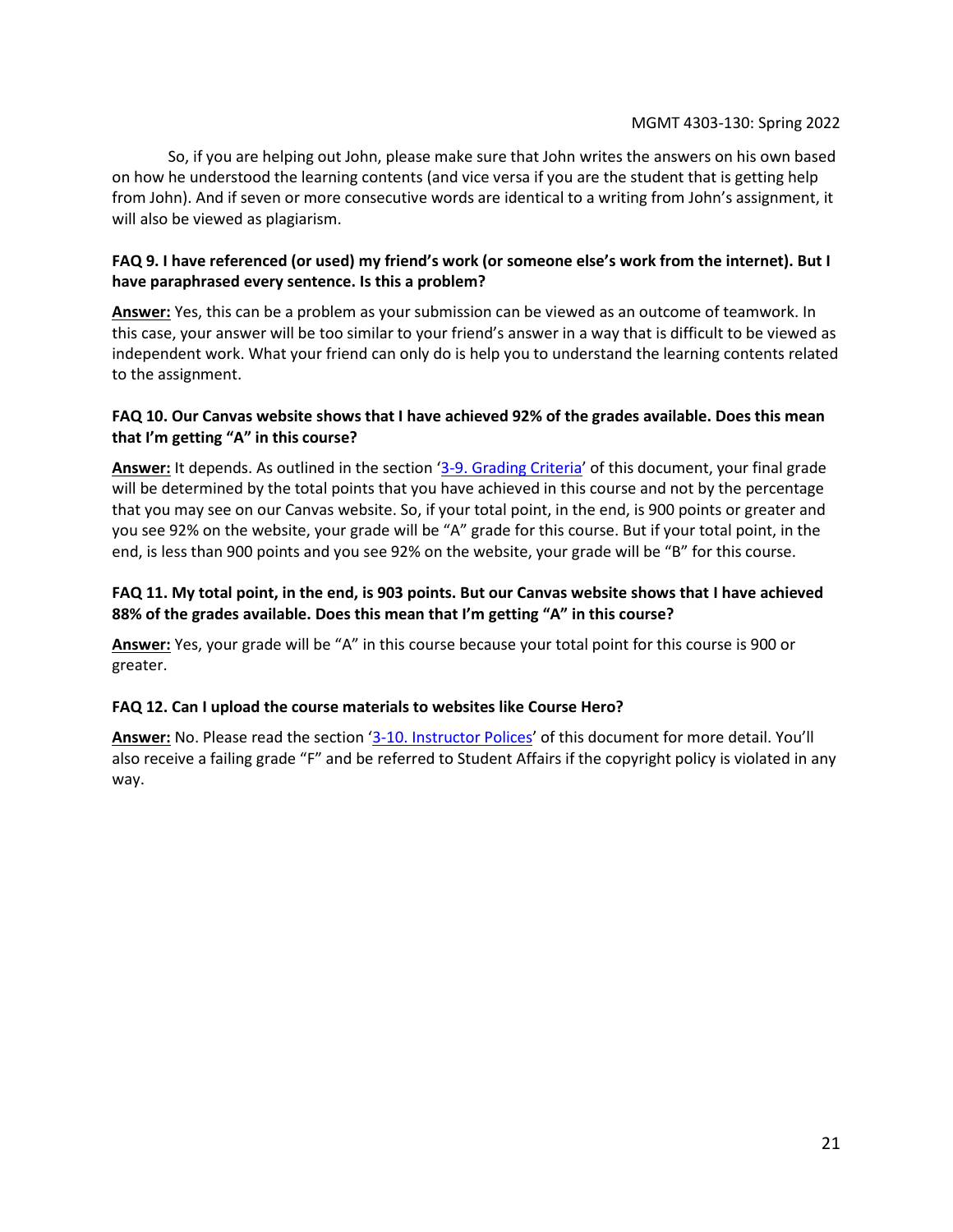## **Appendix – Assignment Example**

<span id="page-21-0"></span>*\* This is only an example. The finalized assignment may differ.*

**Assignment #1: Bureau of Labor Statistics (BLS) Pay Data (60 points) Distributed: XXX Due: XXX**

#### **Why this assignment?**

This assignment is intended to achieve the goal of our Module 2 learning objectives, "demonstrate an understanding of how supply and demand of labor can affect pay level in the labor market" and "identify a data source for determining market pay level" (also related to Course Objective #1). This assignment will also allow students to pre-think about the limitations of economics model of pay, which they will be learning in the following module (Module 3).

#### **Instruction**

Watch *Video 3: BLS Pay data* (Modules > Module 2 > Required Videos) and answer Questions 1 to 3.

#### **Important Notes**

1. In writing your answers, NEVER copy-and-paste any part of the textbook or any other sources. Write the answers in your own words. If more than seven consecutive words are identical to a writing from another source (including the textbook, your past works, and any other sources), it will be considered as plagiarism, and you will receive 0 points for this assignment. You will also be referred to Students Affairs.

2. See the grading rubric on the last page for grading standards.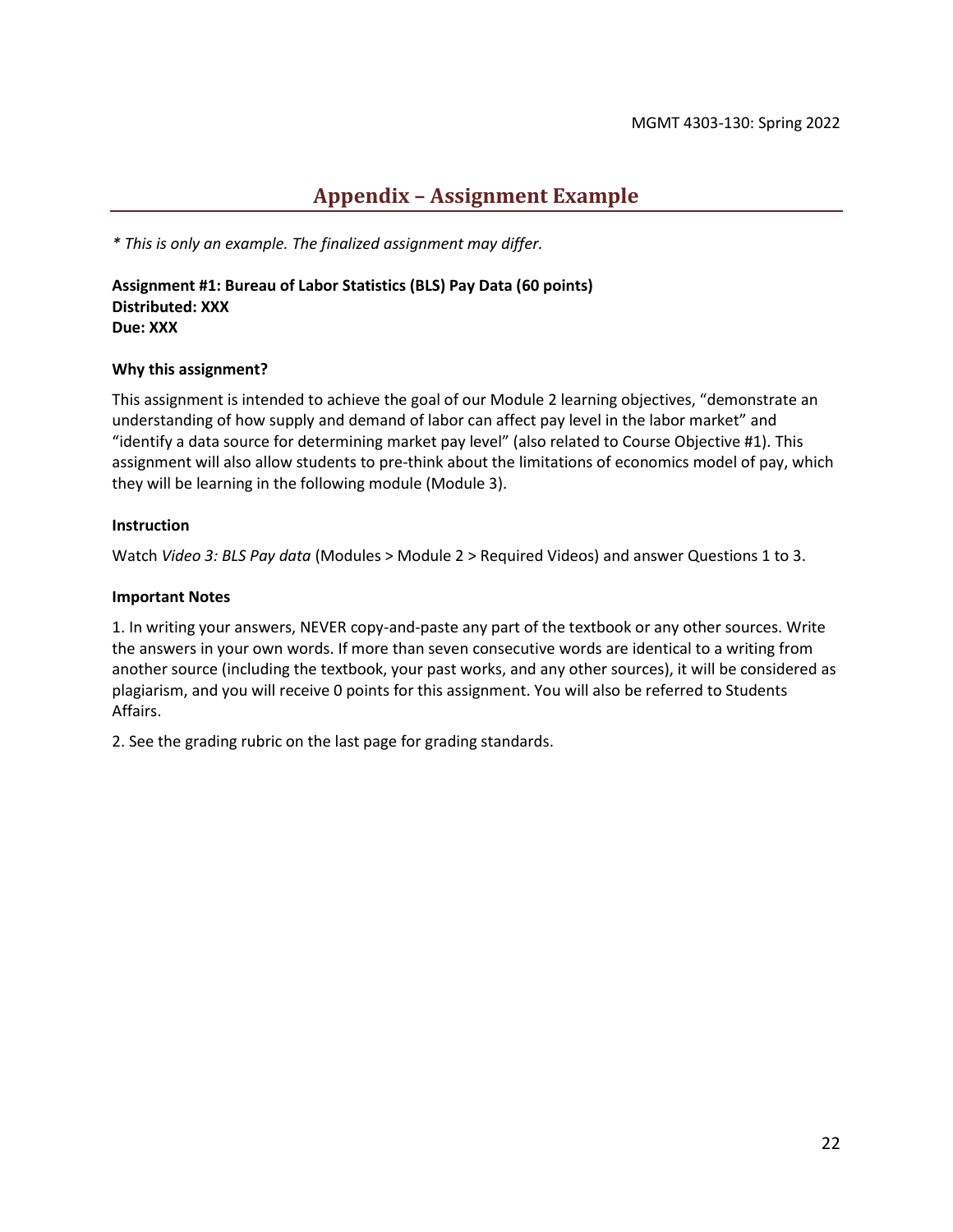## **Appendix – Assignment Example (Continued)**

#### **Question 1 (Total of 25 points)**

Go to the United States Bureau of Labor Statistics website (www.bls.gov/oes/data.htm) that allows you to find data on compensation for people in the United States. In the database *Occupational Employment Statistics*, click on one-screen data search.

Step 1) Inside the *Select a search type* box, click *Multiple occupations for one geographical area*, then click *Metropolitan or Non-metropolitan Area*.

Step 2) Choose an area that is nearby where you live.

Step 3) Select two occupations of your choice. But for the learning purpose of this assignment, select two occupations that you would expect the pay levels to be largely different (e.g., fast food cooks vs. lawyers).

Step 4) Select annual mean, 10th percentile, 25<sup>th</sup> percentile, median, 75<sup>th</sup> percentile, and 90<sup>th</sup> percentile wages.

Step 5) Select an output type.

**Step 6)** Based on your output, fill in the following table. The words in *italic* should be replaced by the occupations and the area that you have searched. **(10 points)**

| Occupation          | Annual<br>mean wage | Annual<br>10 <sup>th</sup><br>percentile<br>wage | Annual<br>25 <sup>th</sup><br>percentile<br>wage | Annual<br>median<br>wage | Annual<br>75 <sup>th</sup><br>percentile<br>wage | Annual<br>90 <sup>th</sup><br>percentile<br>wage |
|---------------------|---------------------|--------------------------------------------------|--------------------------------------------------|--------------------------|--------------------------------------------------|--------------------------------------------------|
| <b>Occupation 1</b> |                     |                                                  |                                                  |                          |                                                  |                                                  |
| <b>Occupation 2</b> |                     |                                                  |                                                  |                          |                                                  |                                                  |

*Area*

**Step 7)** From the economics model of pay point of view, explain why you would examine the pay difference between two occupations within a given area. You MUST use the concept of "supply of labor" and/or "demand of labor" in writing your answer. **(15 points)**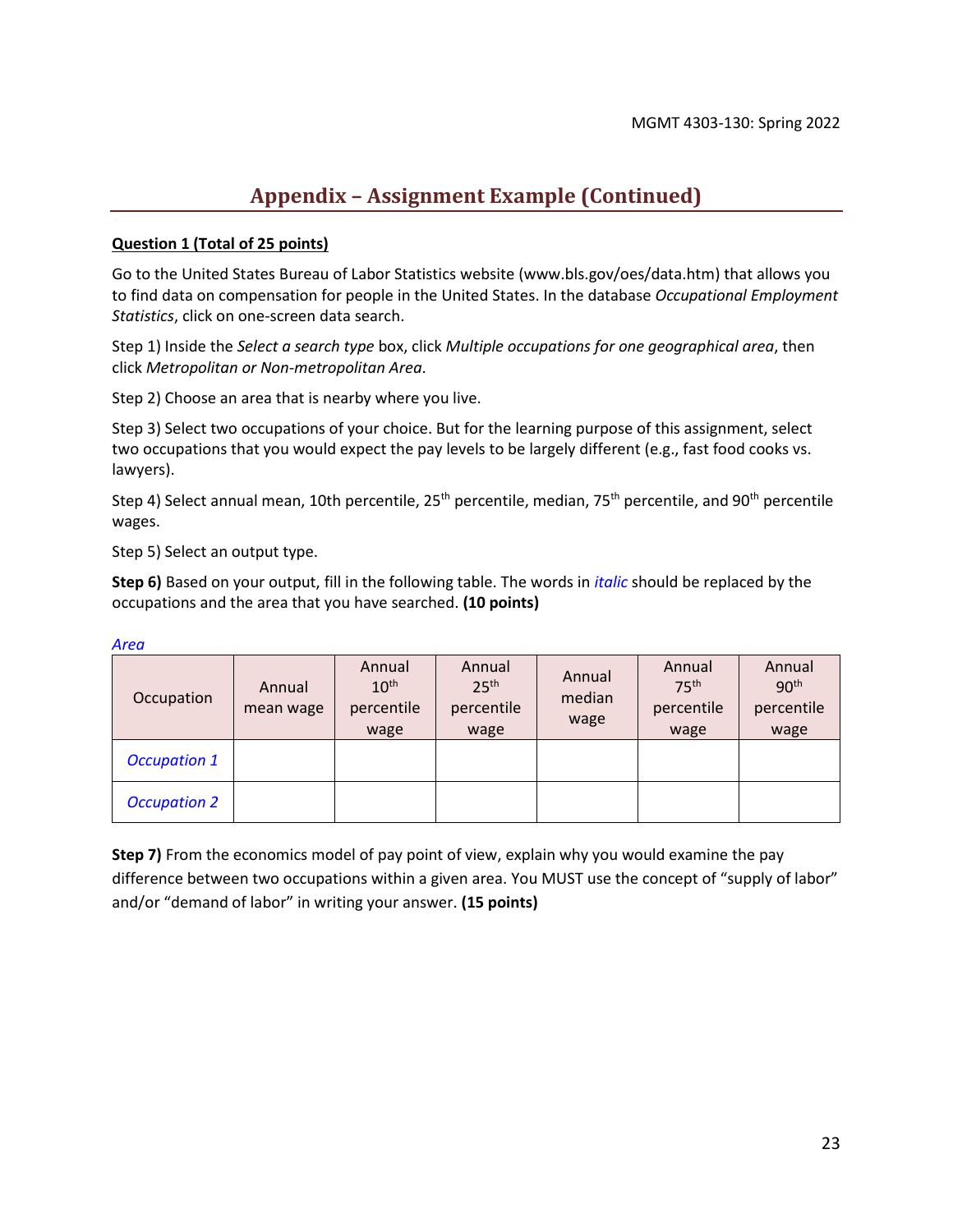## **Appendix – Assignment Example (Continued)**

#### **Question 2 (Total of 25 points)**

Again, go to the United States Bureau of Labor Statistics website (www.bls.gov/oes/data.htm). In the database *Occupational Employment Statistics*, click on one-screen data search.

Step 1) Inside the *Select a search type* box, click *One occupation for multiple geographical areas*.

Step 2) Choose an occupation of your choice.

Step 3) *Click Metropolitan or Non Metropolitan Area* and select two areas of your choice. For the learning purpose of this assignment, select one relatively large area and one relatively small area in terms of population (e.g., Houston, TX vs. Ithaca, NY).

Step 4) Select annual mean, 10th percentile, 25<sup>th</sup> percentile, median, 75<sup>th</sup> percentile, and 90<sup>th</sup> percentile wages.

Step 5) Select an output type.

**Step 6)** Based on your output, fill in the following table. The words in *italic* should be replaced by the areas and the occupation that you have searched. **(10 points)**

| Area   | Annual<br>mean wage | Annual<br>10 <sup>th</sup><br>percentile<br>wage | Annual<br>25 <sup>th</sup><br>percentile<br>wage | Annual<br>median<br>wage | Annual<br>75 <sup>th</sup><br>percentile<br>wage | Annual<br>90 <sup>th</sup><br>percentile<br>wage |
|--------|---------------------|--------------------------------------------------|--------------------------------------------------|--------------------------|--------------------------------------------------|--------------------------------------------------|
| Area 1 |                     |                                                  |                                                  |                          |                                                  |                                                  |
| Area 2 |                     |                                                  |                                                  |                          |                                                  |                                                  |

#### *Occupation*

**Step 7)** From the economics model of pay point of view, explain why you would examine the pay difference within the same job between two areas. You MUST use the concept of "supply of labor" and/or "demand of labor" in writing your answer. (If your selection does not result in a noticeable pay difference between two areas, please change either the occupation or the areas for your search.) **(15 points)**

#### **Question 3 (10 points)**

Now, closely examine the tables that you have made in Questions 1 and 2. Is there an observation in your tables that cannot be explained by the economics model of pay? For example, in Question 1, the observed pay difference between the two occupations within a given area could be explained by the economics model of pay. And in Question 2, the observed pay difference within the same job between two areas could also be explained by the economics model of pay. What is the observation (or the *pattern* of statistics) in the two tables that cannot be explained by the economics model of pay?